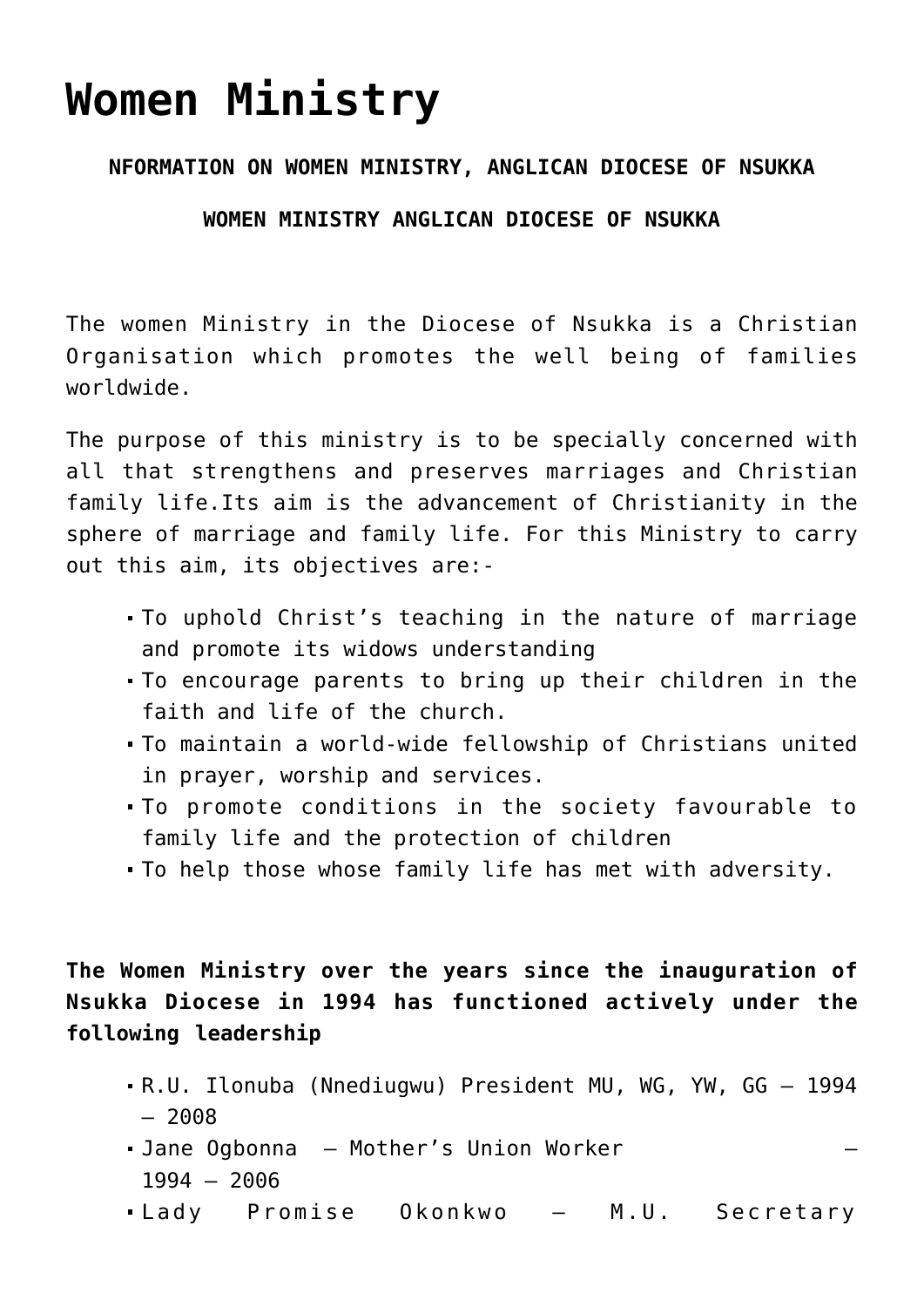– 1994 – 2008 Osonwa Beatrice Anioke – Fin. Secretary – 1994 – 1999. Lady Joy Obayi – Fin. Secretary – 2000 – 2008 Lady Beatrice Ugwoke – Treasurer – 1994 – 1999 Dame Christiana Itodo – Treasurer – 2000 – 2008 Dame Uche Igbokwe – Diocesan Promoter  $-1994 - 2008$ Late Mrs. Lois Okeke – Chairman Conference Planning – 1994 – 2000 Osonwa Anioke – Chairman Conference Planning – 2000 – 2008 Ebere Asad – M.U. Worker – 2006 – 2008

**Mrs. R.U. Ilonuba worked actively under the following units**

Prayer & Spirituality Unit – Prof. Ngozi Nam  $-1994 - 2008$ Action & outreach Unit – Dame Seline Adibua  $-1994 - 2008$ Marketing Unit – Mrs. Chinyere Ukwueze – 1994 – 2008 Finance & Central Services – Lady Evelyn Chikwendu – 1994 – 2008 Training Unit – Mrs. Florence Ugwu – 1994 – 2008 Kitchen unit – Mrs. Ngozi urama – 1994 – 2008 Students unit – Lady Christy Onwura – 1994 – 2008  $\bullet$  All events - Lady Prof. Uche Ngozi  $-1994 - 2008$ Girls Guild Unit – Dr. Mrs. Stella Madueme – 1994 –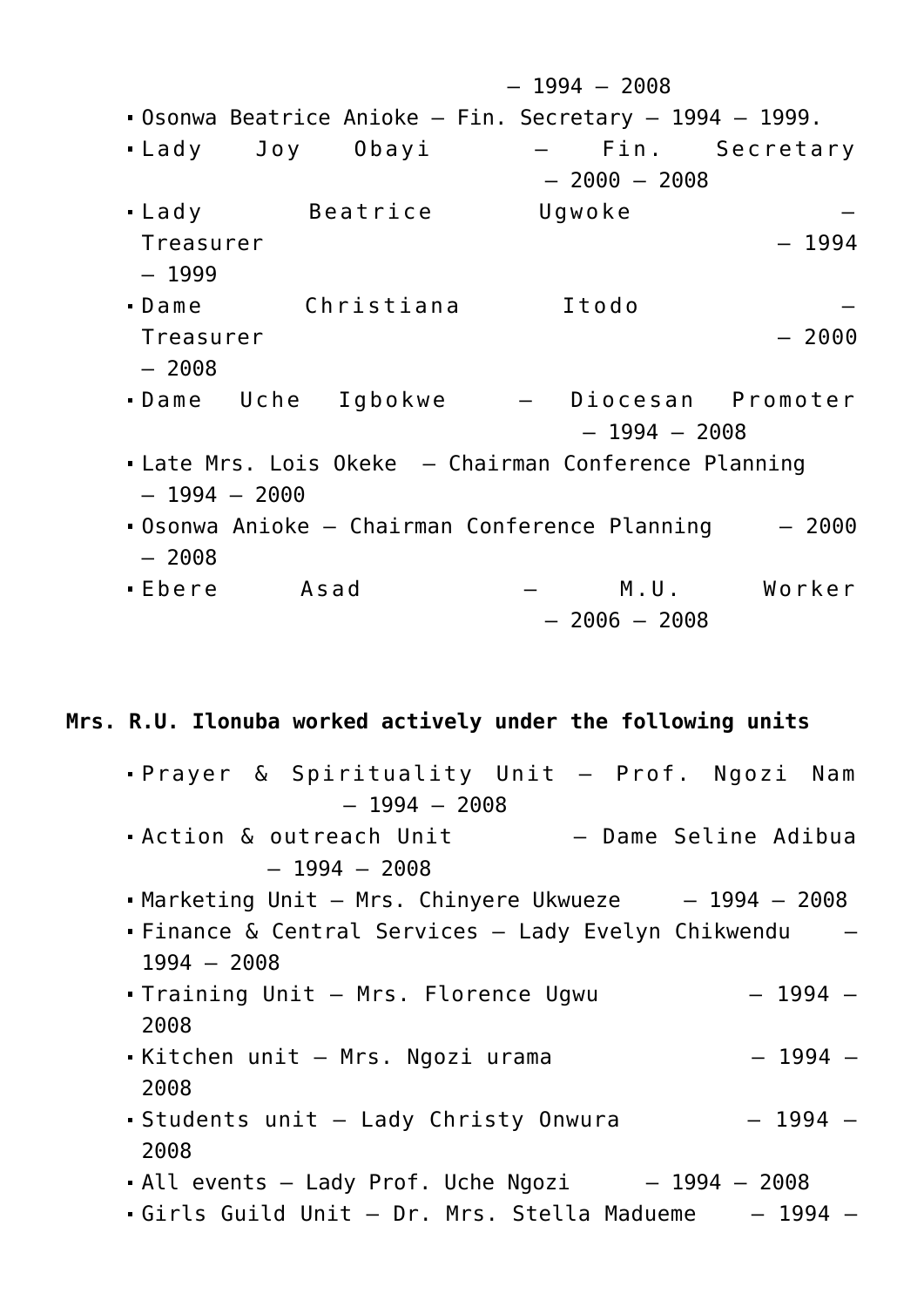2008

Young Wives Unit – Lady Nkechi Ikpeze – 1994 – 2008

In 2008, the mantle of leadership fell on Mrs. Ifeoma A. Agbo (JP) when Mrs. R.U. Ilonuba retired from service. In the year 2008, Mrs. Ifeaoma A. Agbo (JP) took over as the President MU, W.G, Y.W and GG. She has since been working with the following officials:-

Ifeoma A. Agbo (JP) - President MU, WG, YW, GG 2008 – date Lady Victoria Asogwa – MU Secretary – 2008 – date Lady Prof. Chika Ogonu – Asst. Secretary – 2008 – date Ngozi Urama – Mother's Union Worker – 2008 – date Lady Dr. Joy Obayi – Fin. Secretary – 2008 – date Charity Eze – Treasurer – 2008 – date Lady Chinwe Onwurah – Diocesan Promotes – 2008 – date Patience Ezemma – Diocesan Protocol – 2008 – date

*The Women Ministry under at present has the following Mother's Union Units with their co-Coordinators given.*

- Prayer & Spirituality Unit The Mrs. Mabel  $Dimelu - 2008 - date$
- Action & Outreach Unit Prof. Mrs. Patience Osadebe 2008 – date
- Marketing Unit Mrs. Chinasa Eze 2008 date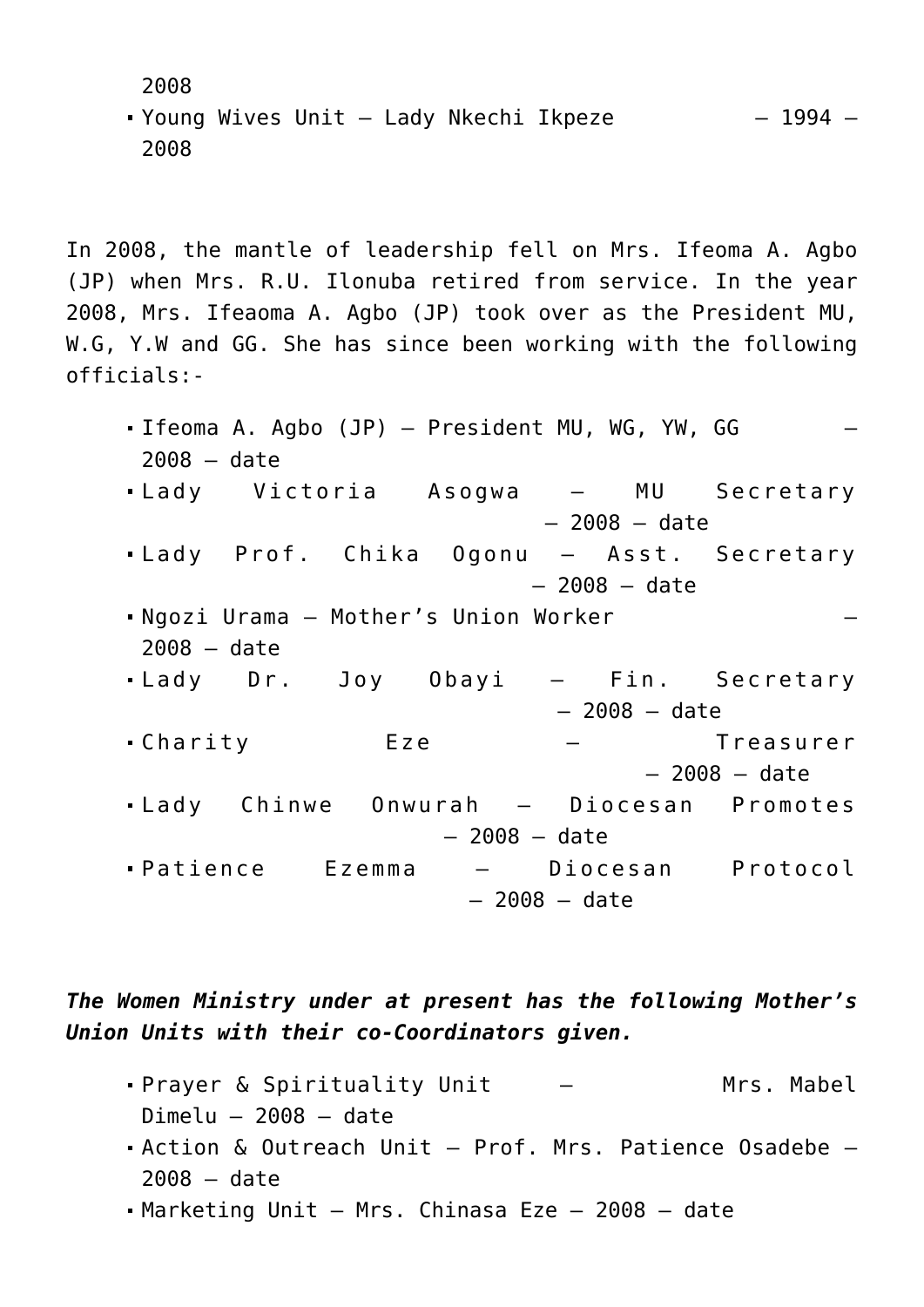- Finance & Central Services Lady MaryRose Ngwu 2008 –date
- Project Unit Dr. Mrs. Stella Madueme 2008 date
- Training Unit Lady Promise Okonkwo 2008 date
- Student's Unit Mrs. Ijeoma Ugwu 2008 date
- Kitchen Unit Mrs. Chekwube Ene 2008 date
- Medical Unit Mrs. Azuka Ekpunobi 2008 date
- Choral Unit Mrs. Patricial Uchendu Odo 2008 date
- Girls Guild Mrs. Nkechi Ukwueze 2008 date
- Young Wives Lady Nkechi Ikpeze 2008 date
- Bethany Plaza Mrs. Evelyn Urama 2008 date
- Conference Planning Mrs. Florence Ugwu 2008 –date

The activities of the Women Ministry of Anglican Diocese of Nsukka hinges on the given units, thus their activities are stated systematically.

# *PRAYER AND SPIRITUALITY UNIT*

This unit is concerned especially with the third objective of the women ministry. The prayer and spirituality Unit plays a central role in the lives of all women because prayer is Central to everything the women Ministry does. The Unit helps members and non-members to grow in Christian faith through the following:-

- 1. Production of Bible study guides which the women use in their meetings.
- 2. Organising programmes for the Women such as
- 3. Beginning of the year fasting programme and prayer convocation
- 4. Plan prayer for the women during the prayer wave, world day of prayer, and annunciation of the blessed Virgin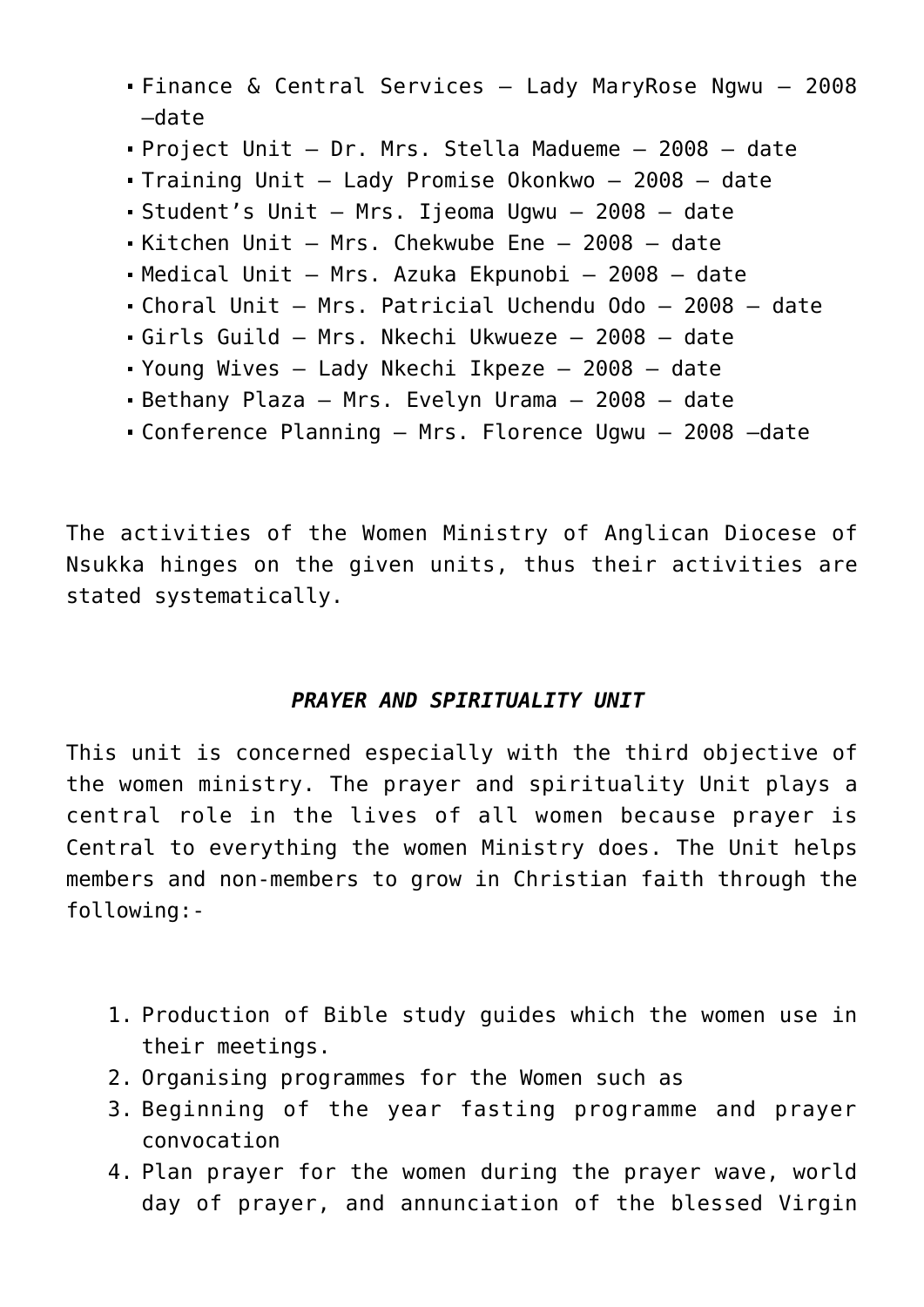Mary and Mothering Sunday

- 5. Organise bible quiz for the women during the Diocesan Women Conference.
- 6. Always standing at the gap in every programme organized by the women especially Diocese women conference.

# *DIOCESAN WOMEN MINISTRY ACTION AND OUTREACH UNIT REPORT*

# **Preamble:**

The Action and Outreach Unit of the diocesan Women Ministry has been in existence since the pioneering years of the Diocese dated back to 1994. However, its membership was reconstituted in 2008 shortly after the consecration of the present Bishop. It was charged with the responsibility of joining forces with other evangelical arms of the Diocese to further evangelical and discipling work in the Diocese. To achieve this, the Unit was commissioned to collaborate with the prayer and Spirituality Unit for maximum spiritual results. The Bishop in his wisdom, assigned three churches to the Women Ministry. These churches by outline of duty, came under the purview of Action and Outreach Unit. The Unit, through its regular visits and outreaches plays an oversight role over the three churches, namely,

Emmanuel Anglican Church, Ezimo-Agu

St. Peter's Anglican Church, Igga

Emmanuel Anglican Church, Onicha-Enugu

Through this Unit, Mothers' Union (MU) nurses and sees to the constant growth of the churches. The Union also supports them in church-building and pastors' maintenance.

# *Unit membership*

The Unit is made up of the following persons

Prof. (Mrs) Patience O. Osadebe, FAS –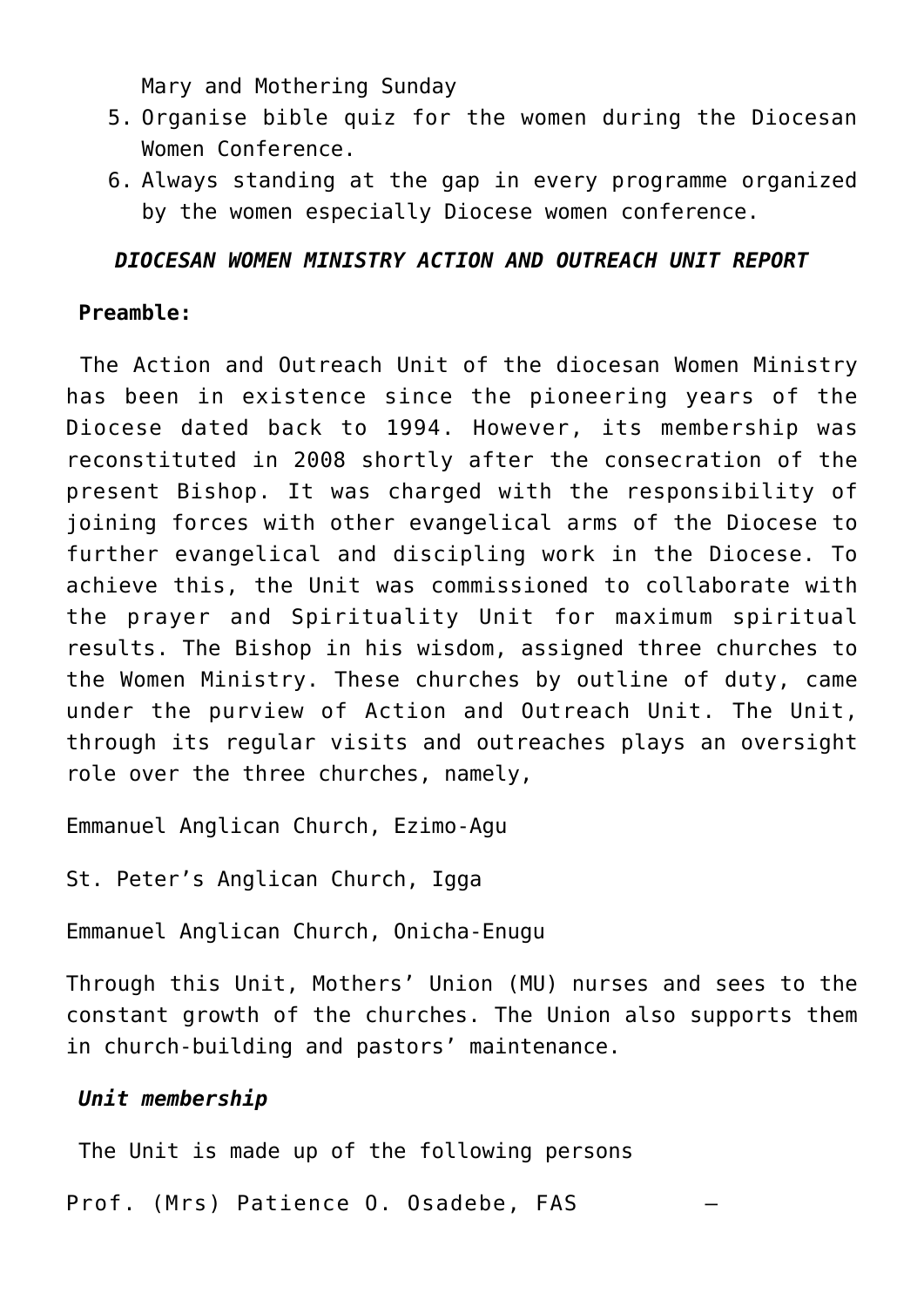Coordinator Mrs. Leticia Okechukwu **Secretary** Mrs. Chiazo Igboeli – Treasurer Mrs. Ify Ikwuebesi Prayer Secretary/Subunit Cordinator Mrs. Ngozi Otti – Welfare Officer/Subunit coordinator Mrs. Patience Ezema – Protocols/Calendar Subunit Coordinator Mrs. Chinwe Onwurah – Coordinator, Cradle magazine Subunit Mrs. Ifeanyi Okolo – Member Mrs. Cordelia Ugwu – Member Mrs. Ojiugo Enibe – Member Mrs. Nkechi Ugwuoke – New Volunteer member

The Unit meets monthly to pray and discuss issues as are needful. However, in the event of imminent programme, it meets as often as is necessary to ensure a good success.

#### *EVANGELICAL MISSIONS*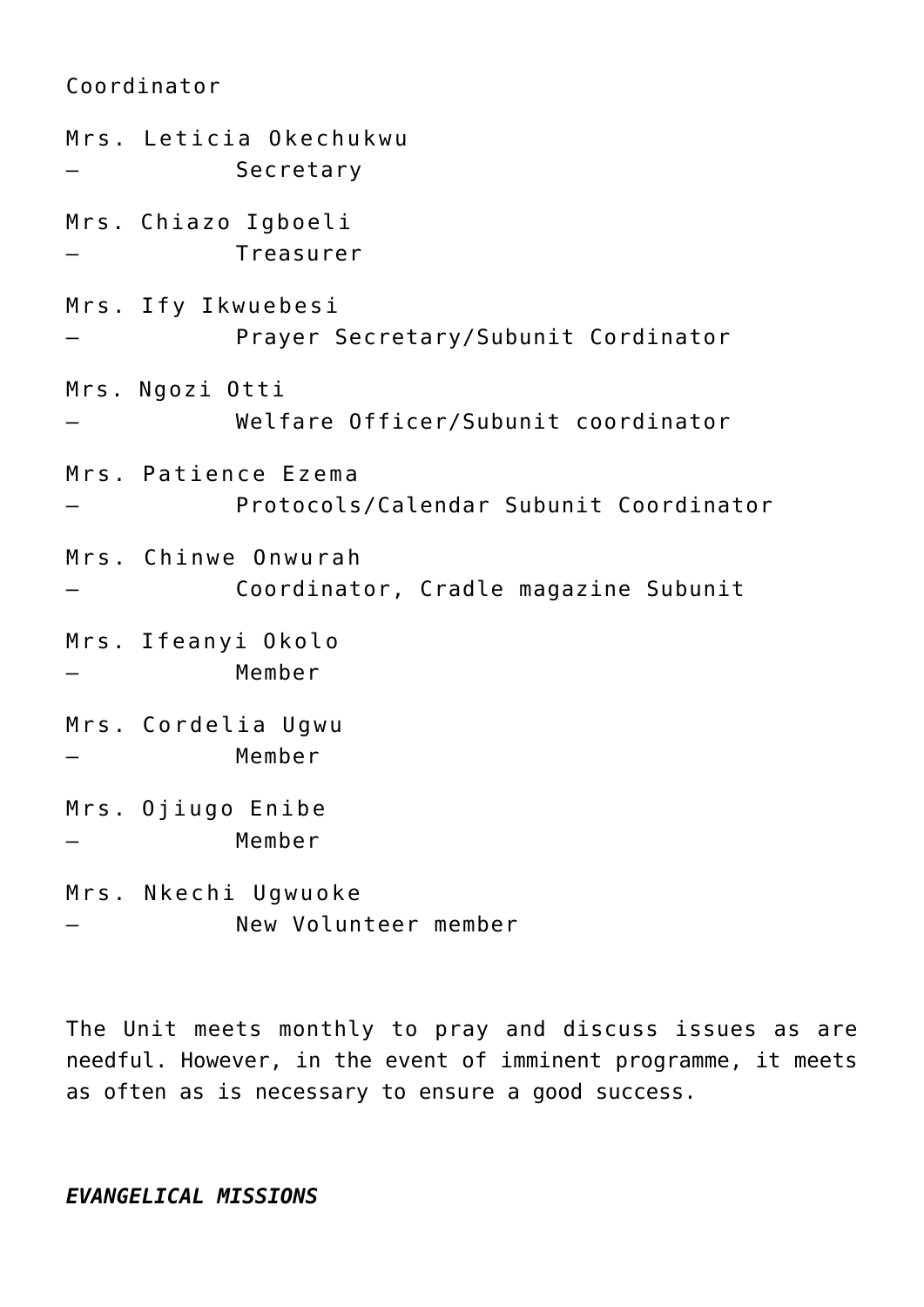The Unit holds evangelical outreaches to the MU churches, which usually involve both open air crusade and house to house witnessing. Many of such outreaches have been held at Igga, Ezimo Agu and Onicha-Enugu churches. The church at Igaa in particular has received the greatest share of our evangelical programmes, probably because of the prevailing spiritual challenges that existed at the onset of our work. Even though some of those challenges are still staring us at the face, over the three years we launched massive evangelism there, the Lord had helped us greatly. In May,  $7<sup>th</sup> - 9<sup>th</sup>$ , 2010, the Unit coordinated an MU three-day outreach to the church. The participants included the diocesan MU president, MU chaplain, many clergy wives, and many Parish and Church Prayer and Spirituality Coordinators. The women had to sleep for 3 days in the village to achieve their vision. As a result, many people surrendered their lives to Jesus. During this same programme, by the motivation of the Guest speaker, free will donations were made for the building of the church's permanent structure. A sum of about 400,000.00 Naira was realized. This was used to kick-start the church building. We are glad to observe that after three years of our input there, the membership has grown currently numbering about 120 members including children and youth. This year also, a very successful outreach was held there. Before embarking on the mission, we prayed that one herbalist, who has been a thorn in the flesh of the church should be available in his residence to hear the gospel. The Lord heard our prayers, for during the two-y-two house-to-house witnessing, a group stumbled on him at a neighbourhood and witnessed to him. Verbal testimony indicated he has sobered, for at the end of the discussion, he gave the witness his number and asked her to keep in touch. Mothers' Union has donated a lot of money towards the church building and it is coming up fast and fine. This time, we met many young people in the church, an indication that there is a future for the good work being done there. The idol – worshipping lifestyle of the people has been a major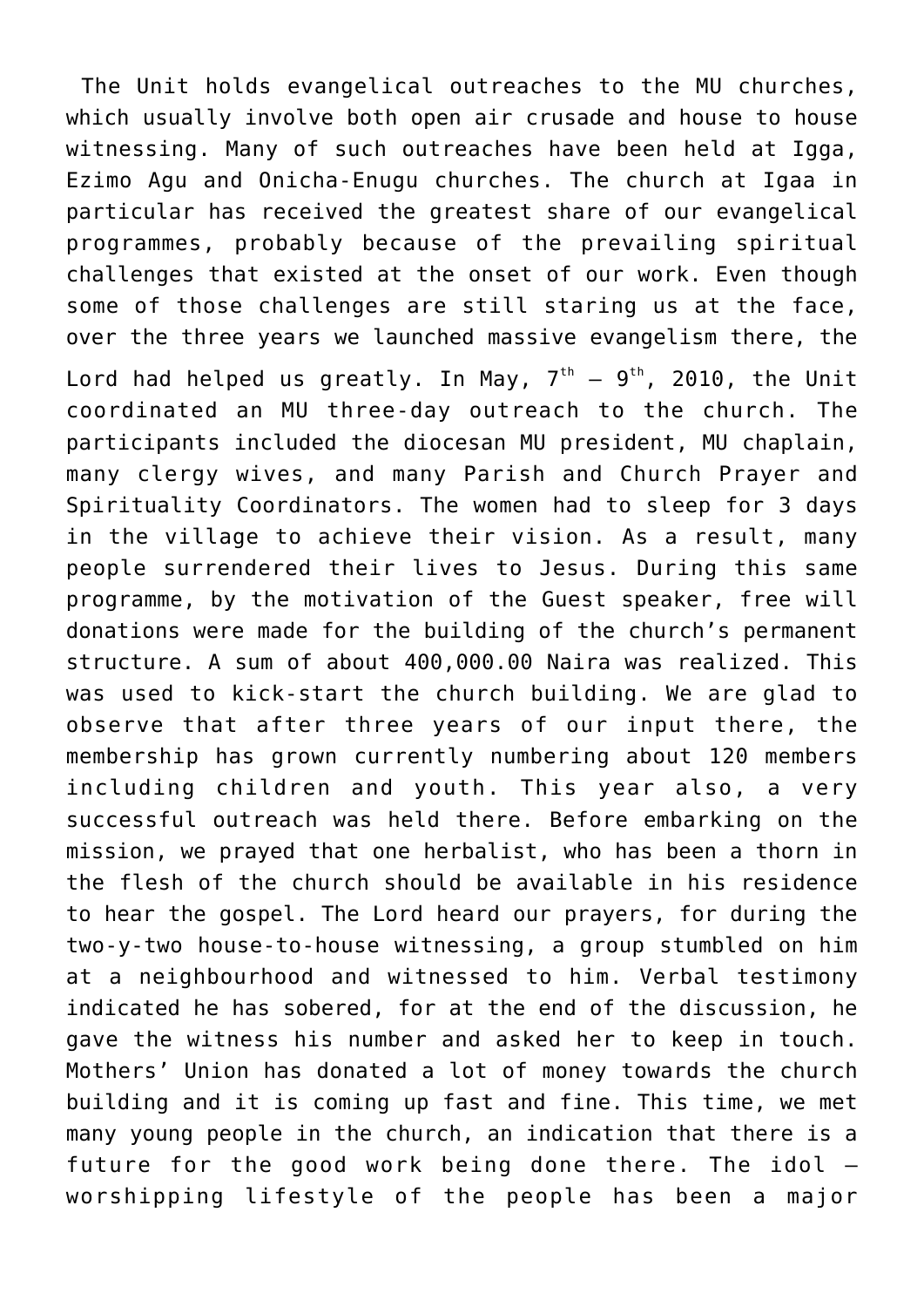challenge.

Similar crusades and mission have also been held at Ezimo-Agu, And Onicha-Enugu. Thanks to the Almighty God and to our Lord Bishop who has been sending Spirit-filled Pastors to these churches. At the last evangelical outreach to Ezimo-Agu, a family repented and joined the church, whose child has his DADA hair shaven and prayed for by our team.

#### **WELFARE ACTIVITIES**

The Unit, as part of its outreaches has distributed over 500 pieces of Nigerian wax (Abada) and numerous bags of fairlyused clothes. These are usually shared as we are led, primarily to widows and indigent participants. At Ezimo-Agu, some of the converts who received these clothes wore them to church service the next day, signifying that some clothing needs were met. During our last who visit to St. Peter's Igga, we were led to give out 25,000 to bring back a church workers' wife was detained for over three months by the administration of the hospital where she was delivered of a baby by caesarean section because of inability to pay hospital bills. The Husband has offset part of the bill but was unable to pay off. The MU mission team was till at the Outreach when the woman was brought home and it was a thing of joy for all of us.

#### **FREE MEDICAL SERVICES:**

The Unit also organizes free medical services as part of our mission outreaches. Such medical outreaches has been held at Ezimo-Agu, Igga, Aku, Obool-Afor, Alor-Uno, Ibagwa and Enugu-Ezike. This is usually carried out in collaboration with our Medical unit made up of qualified nurses. Rev. Dr. Sam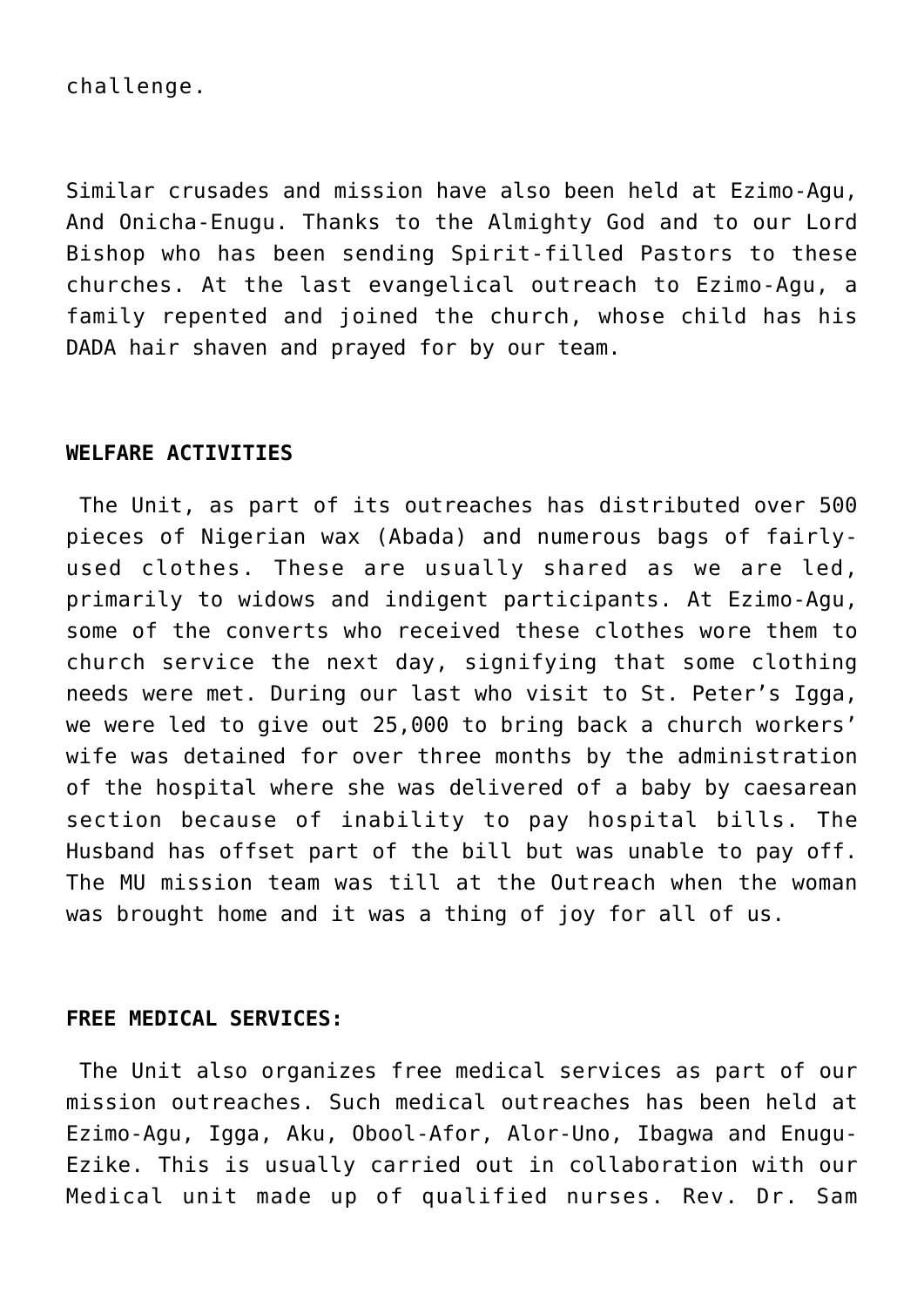Chukwuemeka has always served as our doctor in the spirit of meekness. His prescriptions are dispensed under the supervision of the Coordinator who is an experienced pharmacist. Medical activities also include screening for hypertension and diabetes. We have had cases where hypertension and diabetes were diagnosed for the first time during our outreach. Drugs are usually donated by welfarespirited Christians in the Diocese and beyond.

#### **WIDOW'S OUTREACHES**

The Unit also organizes outreaches for widows at Diocesan and Archdeaconry levels. Such has successfully been held in more than 10 Archdeaconries. New and fairly used items of clothing are distributed freely. Free medical outreaches are also carried out. In one of our outreaches, a prevalence of pregnancy among the widows was observed. As a follow-up, the unit included talks and seminars designed to emphasize chastity and acquisition of skills so that they could cope on with life after the death of their husbands without anyone taking under advantage of them through financial blackmail. The widows are often very young women. Some were married to very old men who have lived their lives and gone. Illiteracy and poverty were seen to be a major militating factor that encouraged pre-mature marriage. A Diocesan-wide outreach is scheduled for October 2013, where we hope to reach out to all of the widows in a higher dimension.

#### **PRODUCTION OF CRADLE MAGAZINE**

Action and Outreach Unit is responsible for the publication of a magazine of the Women ministry known as "The Cradle". In 2011, a very rich edition was published and launched during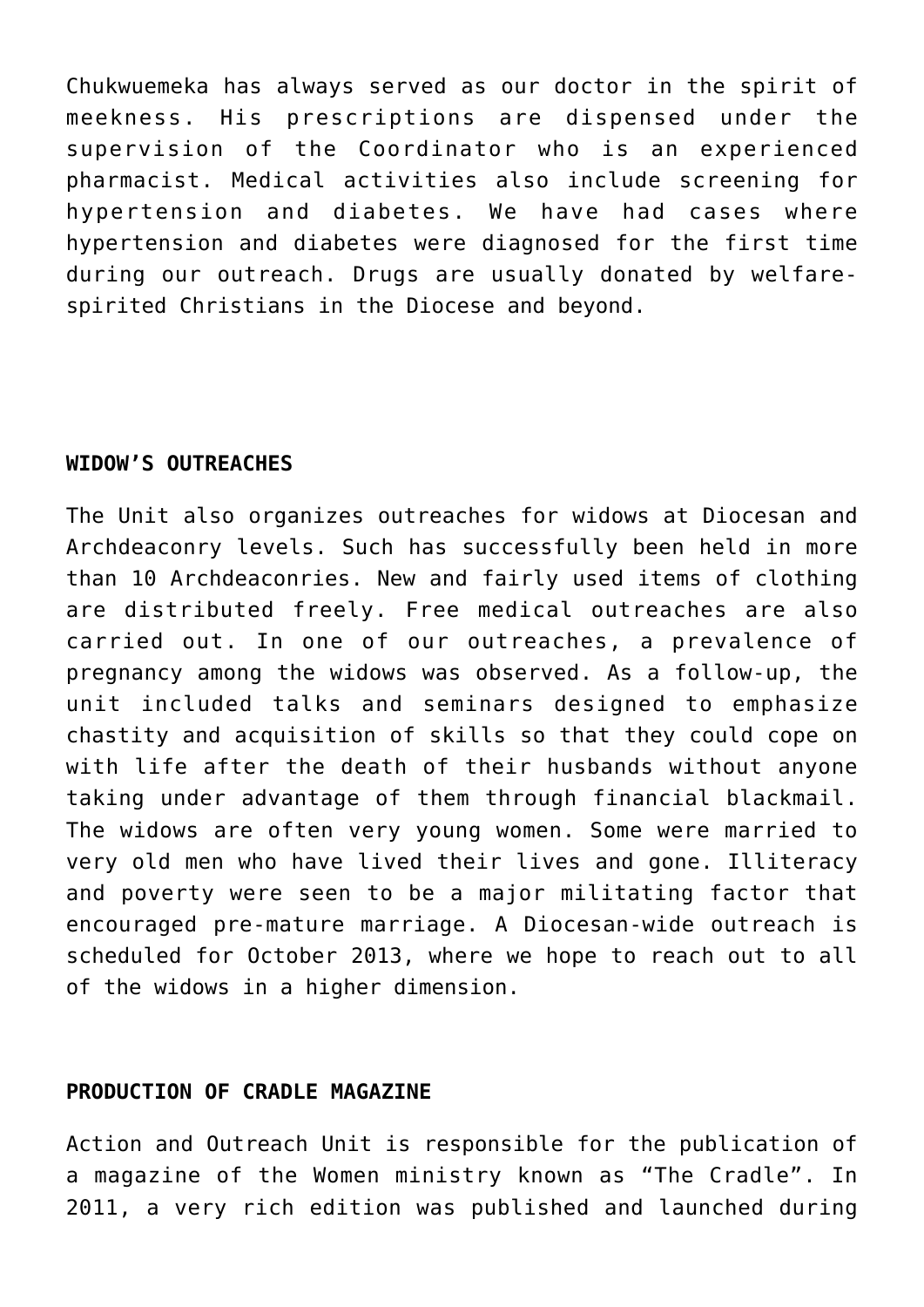the Diocesan Women Conference. The edition contained many heading including topics on evangelism and soul-winning, health, youths, skill acquisition, child upbringing and several others

#### **PRODUCTION OF ANNUAL WOMEN MINISTRY CALENDAR**

The Unit, in conjunction with the Diocesan Women Conference Planning Committee ensures an annual production of the MU calendar which features portraits of clergy wives, other church workers' wives and other diocesan officials. The MU calendar is famous in homes because of its usual content of market days, which women and families find very useful.

#### **FREE-WILL DONATION/SPONSORSHIP OF THE UNIT**

The Unit's activities are partially sponsored by the MU under the auspices of the president of the Mother's Union, Women's Guild, Young wives and Girls Guild, Mrs. Ifeoma A. Agbo. However, financial supports for our activities come largely from free-will donations from children of God who love philanthropy and charity work. Their names will not be listed here but we know that God has blessed them and will continue to bless them. We would like to also use this forum to call on all to donate freely towards taking the gospel to the interior areas of Nsukka Diocese and towards the betterment of the lives of the less privileged in our society. Those willing to donate are to contact us on 07034431182 (MU president) or 0837754851 (Unit Coordinator)

#### **MARKETING UNIT**

The activities of the marketing Unit since the inception of our Diocese.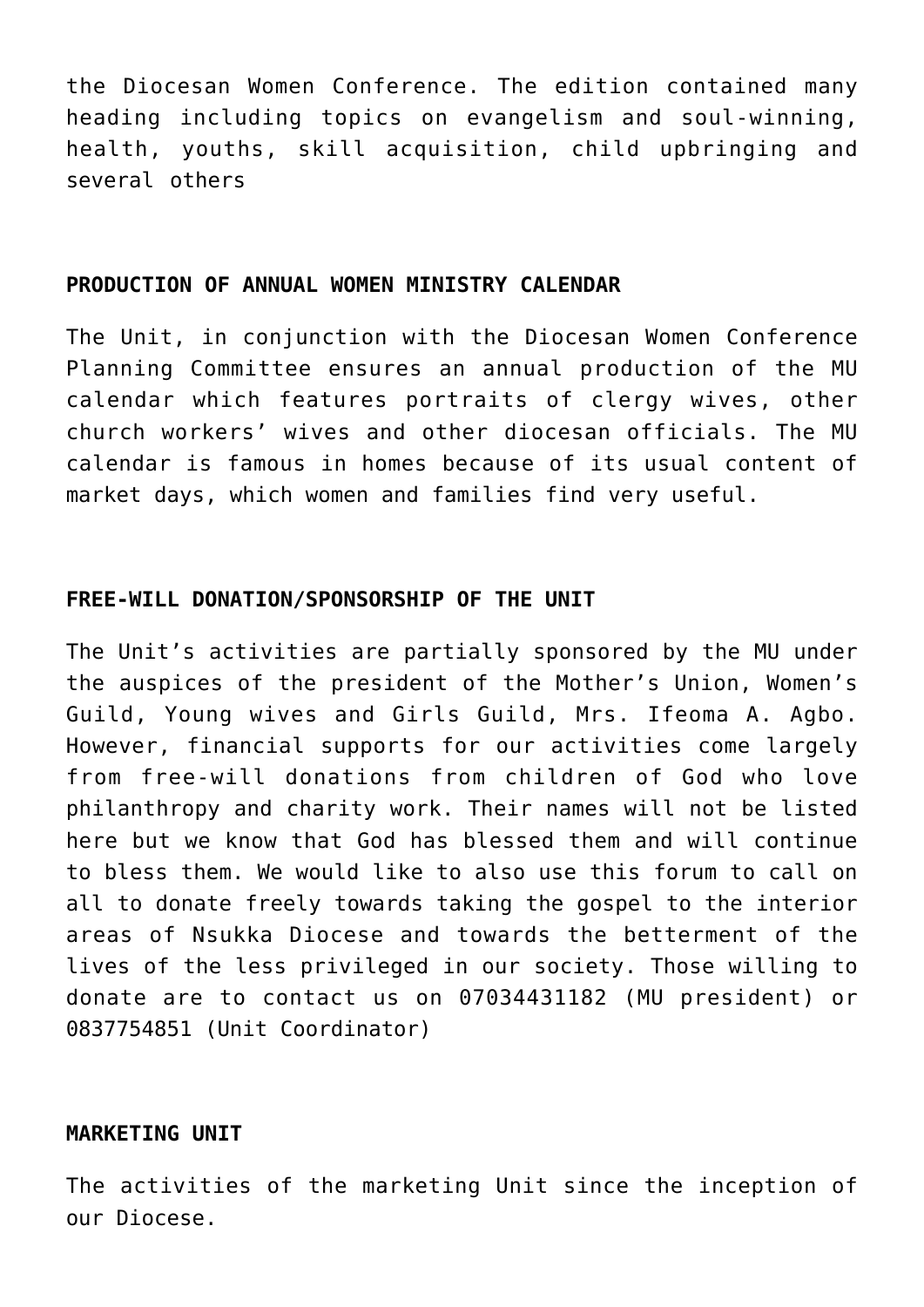As it is the responsibility of this unit to increase membership, generate income through fund raising and sponsorship, the unit has been into the following activities

- 1. Production of cradle magazine which is done biannually. The magazines are sold to generate fund for the women ministry.
- 2. This unit encouraged and gingered the women of the Diocese into donating blocks which were used in the fencing of the cathedral Compound and the Bishops Court.
- 3. To avert the issue of heavy assessment on Churches and Parishes, this unit went into business ventures. A poultry farm was opened and a shopping plaza was built. These have been big source of income to the women Ministry of Nsukka Diocese.
- 4. This unit has gone into the production of bags, neckties, MU & WG brouch which are sold during conferences to raise fund for Women Ministry.

#### *FINANCE UNIT AND CENTRAL SERVICES*

Finance unit and central services has been the power house that holds every other unit of the women ministry. This unit plans the budget of the women ministry and presents it to the management of the women ministry.

The management comprises the Bishop's wife, all the Archdeacons wives, all the coordinators and the Women Ministry's' chaplains. After the budget presentation and if they okay the budget, it will now be read to the executive. It is the duty of the finance unit to share the budget to the churches according to their strength.

The unit organized workshops from time to time especially from 1995 to 1998 educating women on how to get money from what they produce in their locality without tasking women. For instance, there was a time workshop on how to store kernel,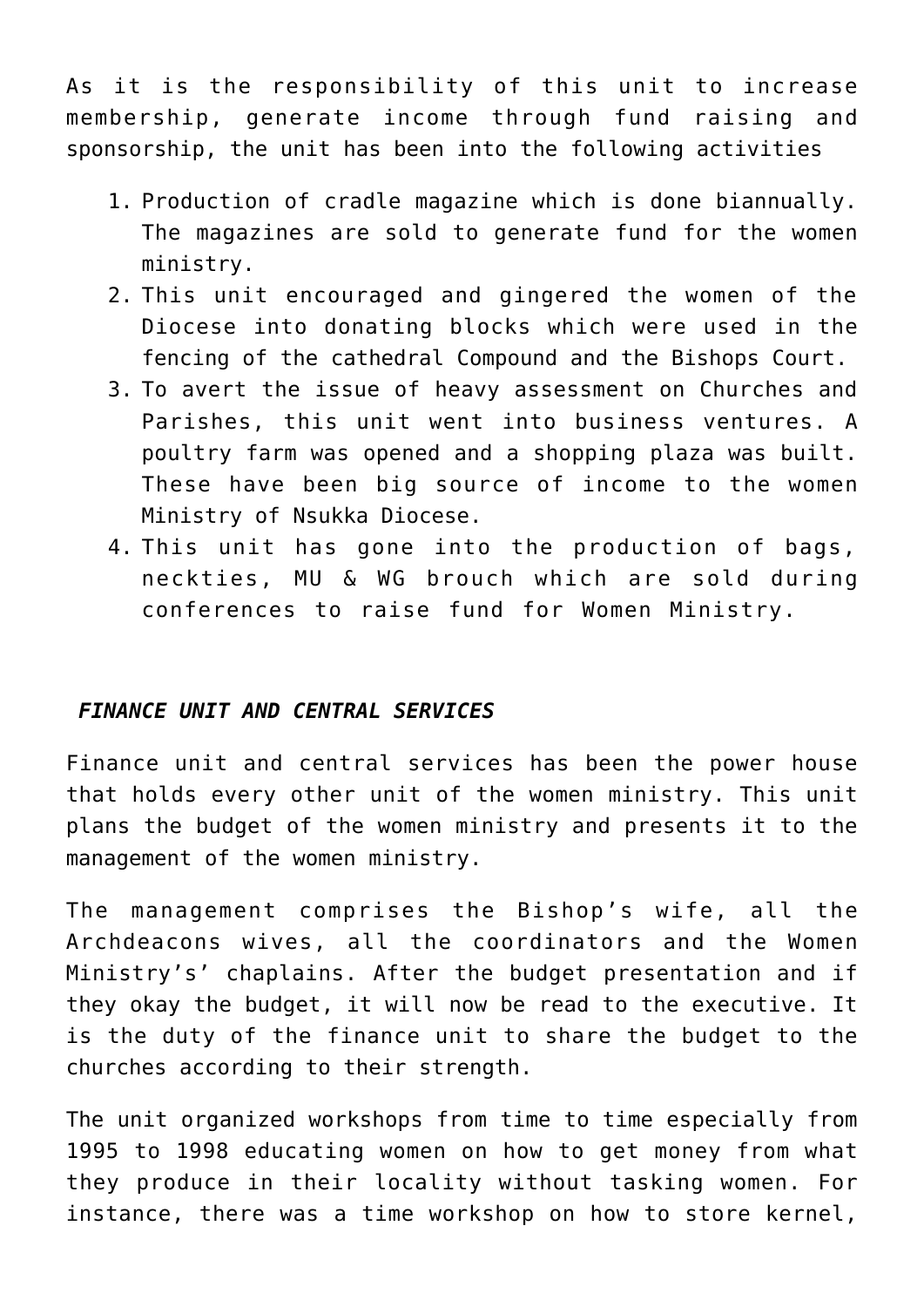oil, plant plantain, groundnut etc. all these they would sale and make a lot of gains that would help settle their quota etc. these modalities of raising money without much stress have been helpful to the churches. When the women started adjusting to that, the trend of the workshop changed from raising to saving money. Recently, the unit organized workshop for the financial secretaries and treasurers of every parish.

# **WORKSHOP ON WHO TO KEEP RECORDS OF THE MONEY THEY REALIZE IN THEIR CHURCHES**

Finance and central services unit contribute in organizing Diocesan Women Conference and have the obligation for the conference. The Unit, after Diocesan Women Conference, makes financial reports of the conference to the executive of the Women Ministry.

The central services of the finance unit sale Diocesan cloth in the office and also attend to people's day to day business of the Women Ministry.

Finance unit is as old as the Diocese, the coordinator of the unit from 1994 – 2008 was Lady Evelyn Chikwendu. After two years of the unit's work, they were able to procure the first Mothers' Union Bus. They equally helped the girl's guild to purchase their own bus. Two years later, another bus was bought for the Women Ministry. By 2007, another vehicle belonging to the Women Ministry was bought.

In 2/2/2004 to be precised, the women released the first part of the money used in building the multi million naira Bethany Plaza. This project was handled by late Sir Uchendu, Sir Onu and Engr. Nwoji.

Finance unit sponsored the kitchen equipment in the old Bishop's court and the New Bishop's court. The Unit at inception took the training of priests but later stopped. The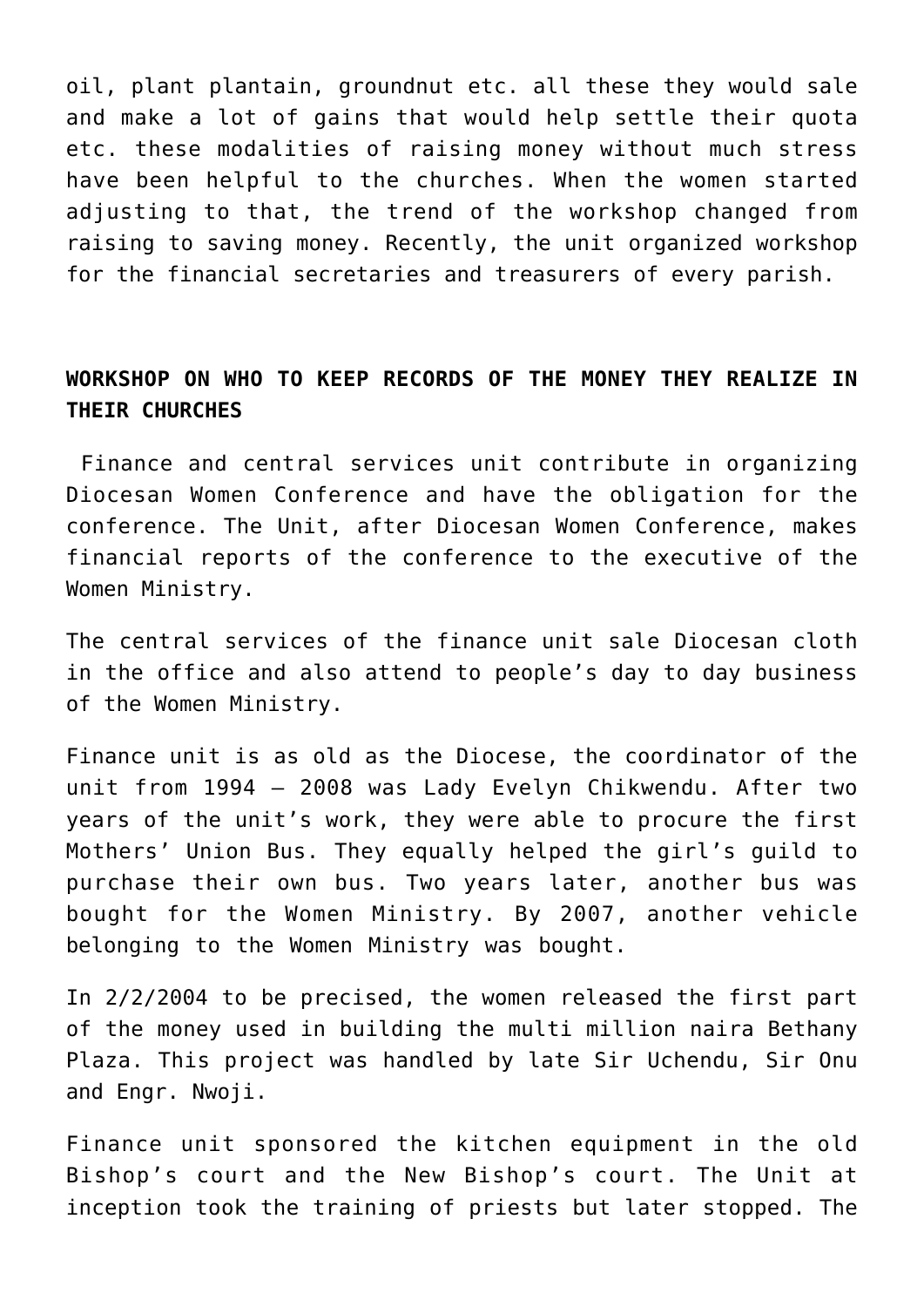unit support the Diocese by donating lump sum of money every synod. This is to help the Diocese in any project they embark on. The unit gave scholarship to a disabled girl. They also have 3 churches which they take care of. The Unit release money to Units to support them in every project they embark on. For instance, the newly purchased vehicles (Buses and Diana), water project which is now serving the Nsukka Community and environ.

The unit has successfully organized conferences as follows:-

| 1994 | <b>Ovoko</b> |
|------|--------------|
| 1995 | Ibagwa       |
| 1996 | Aku          |
| 1997 | Opi          |
| 1998 | Cathedral    |
| 1999 | Amufie       |
| 2000 | Edemani      |
| 2001 | Alor-Uno     |
| 2002 | Onuiyi       |
| 2003 | <b>Ovoko</b> |
| 2004 | <b>Neke</b>  |
| 2005 | Cathedral    |
| 2006 | Ibagwa       |
| 2007 | Aku          |
| 2008 | Uda          |
| 2009 | Opi          |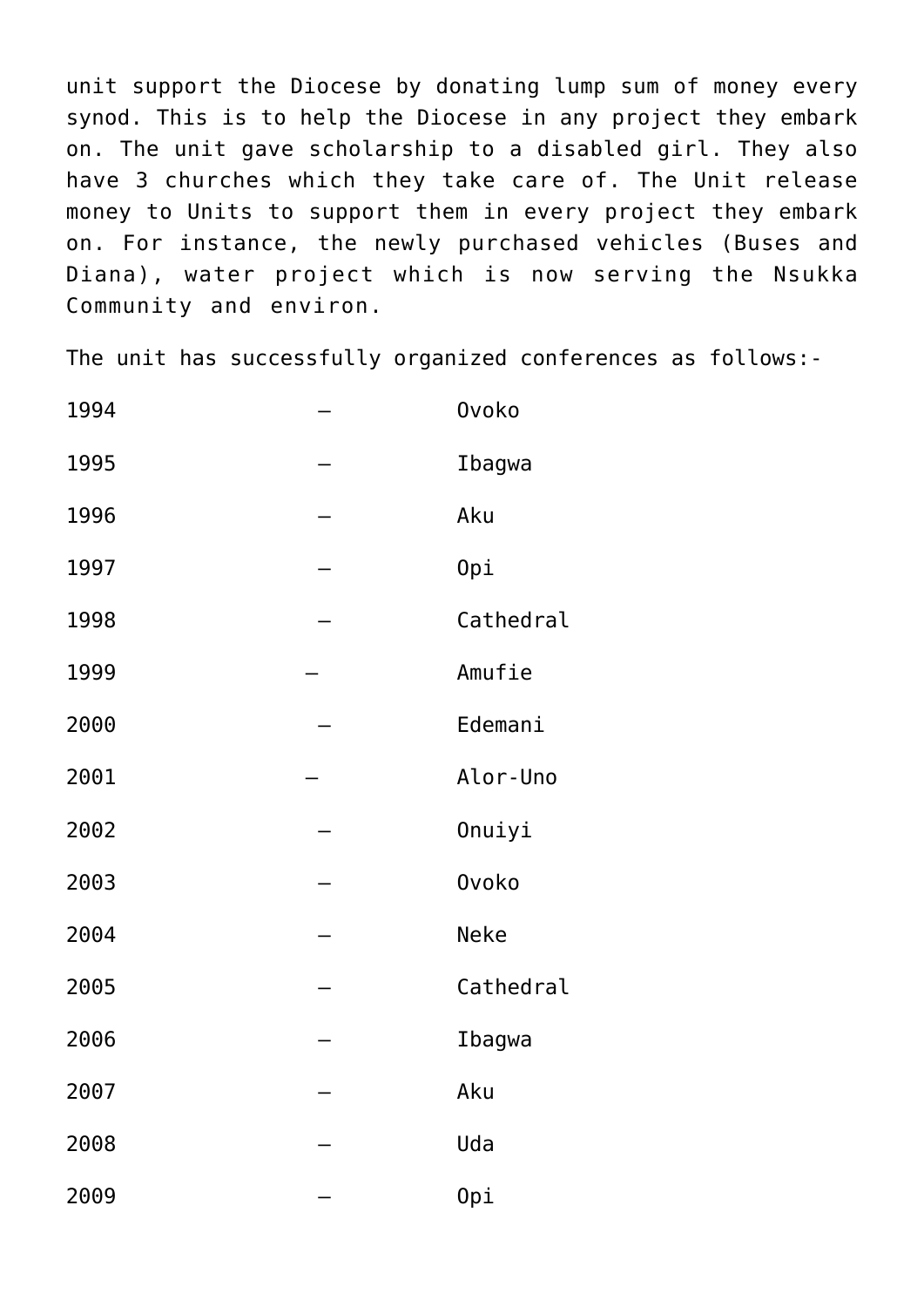| 2010 | Ovoko     |
|------|-----------|
| 2011 | Alor-Uno  |
| 2012 | Cathedral |

The money realized from these conferences were judiciously utilized to the benefit of the Diocese.

The Unit featured in  $125<sup>th</sup>$  Anniversary to mark the mothers Union in Nigeria. That was on 14/7/2001 at Christ Church Chapel U.N.N.

There was cutting of cake to mark the occasion and the money realized was N66,510 which was used for the visit to motherless babies home.

The Unit equally participated in  $80<sup>th</sup>$  anniversary of the Women's Guild at Amufie on 20/5/2001. Not much was realized. There was registration of members. Cutting of cake and lunching of calendar, and offering, a total of N79,735.00 was realized. N10,000.00 was spent on feeding the delegates.

**FINANCE AND CENTRAL SERVICES UNIT MEMBERS SINCE THE INCEPTION**

**1994 – 1999:** Finance Cooordinator – Lady Evelyn Chikwendu

Financial Secretary – Mrs. Osonwa Beatrice Anioke Treasurer – Lady

Beatrice Ugwoke

#### **OTHER MEMBERS**

Lady Promise Okonkwo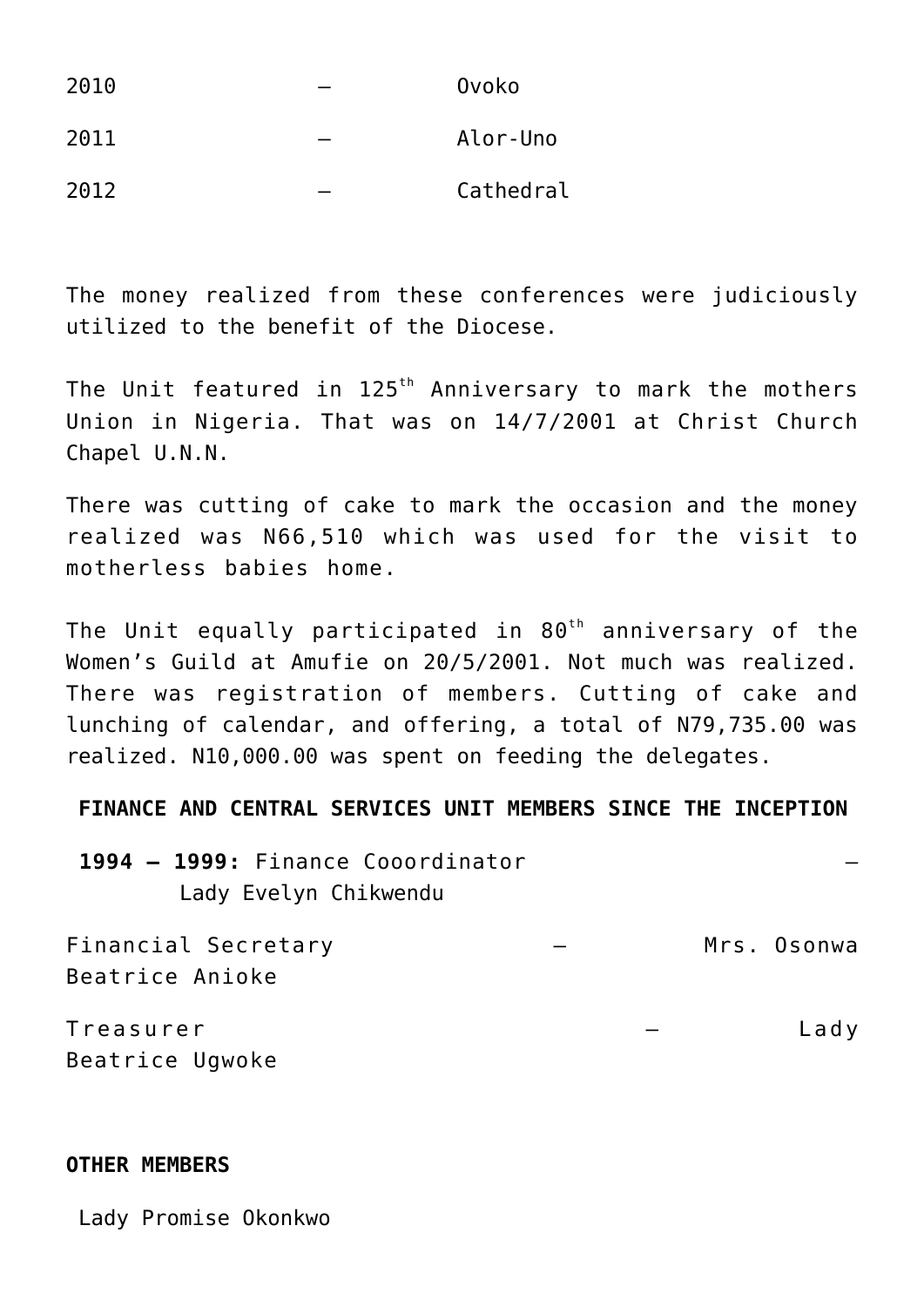| Lady Evelyn Onah        |
|-------------------------|
| Mrs. Justina Ilo        |
| Lady Ruth Ayogu         |
| Lady Ginika mesigo      |
| Mrs. Beatrice Eze       |
| Mrs. Chinwe Diara       |
| Mrs. Chinyere Chinweuko |
| Lady Christiana Onah    |
| Mr. Daniel Ogenyi       |
| Lady Joy Obayi          |
|                         |
|                         |

| 2000 - 2008: Finance Cooordinator<br>Lady Evelyn Chikwendu |                |      |
|------------------------------------------------------------|----------------|------|
| Financial Secretary                                        | Lady Joy Obayi |      |
| Treasurer                                                  |                | Mrs. |
| Christiana Itodo.                                          |                |      |

# **OTHER MEMBERS**

| Lady Ginika Mesigo  |  |
|---------------------|--|
| Lady Evelyn Onah    |  |
| Justina Ilo         |  |
| Lady Ruth Ayogu     |  |
| Lady Victoria Ozota |  |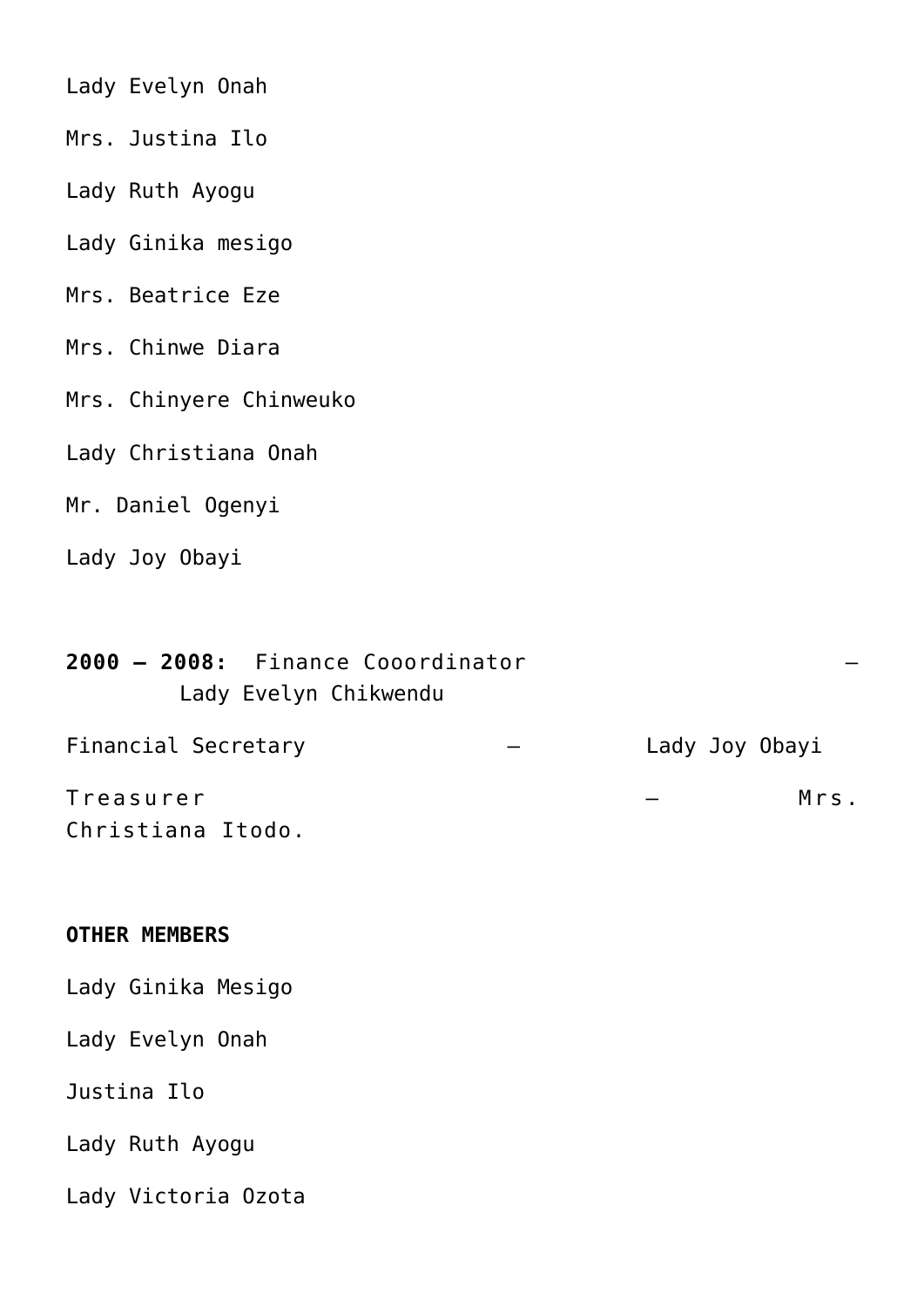Lady Prof. Chiaka Obi

Mrs. Nkiru Akunna

Lady Christiana Onah

Mrs. Ofoezie

Mrs. Dan Ogenyi

| 2009 - Date: Finance Coordinator<br>MaryRose Ngwu | Lady            |
|---------------------------------------------------|-----------------|
| Financial Secretary<br>Obayi                      | Lady Dr. Joy I. |
| Treasurer<br>Charity Eze                          | Mrs.            |

## **OTHER MEMBERS**

Mrs. Odezue

Mrs. Blessing Eze

Mrs. Nkiru Akunna

- Mrs. Daniel Ogenyi
- Mrs. Esther Omeje
- Mrs. Stella Idoko
- Lady Ebere Eweni
- Mrs. Patience Ossai
- Miss. Victoria Ugwu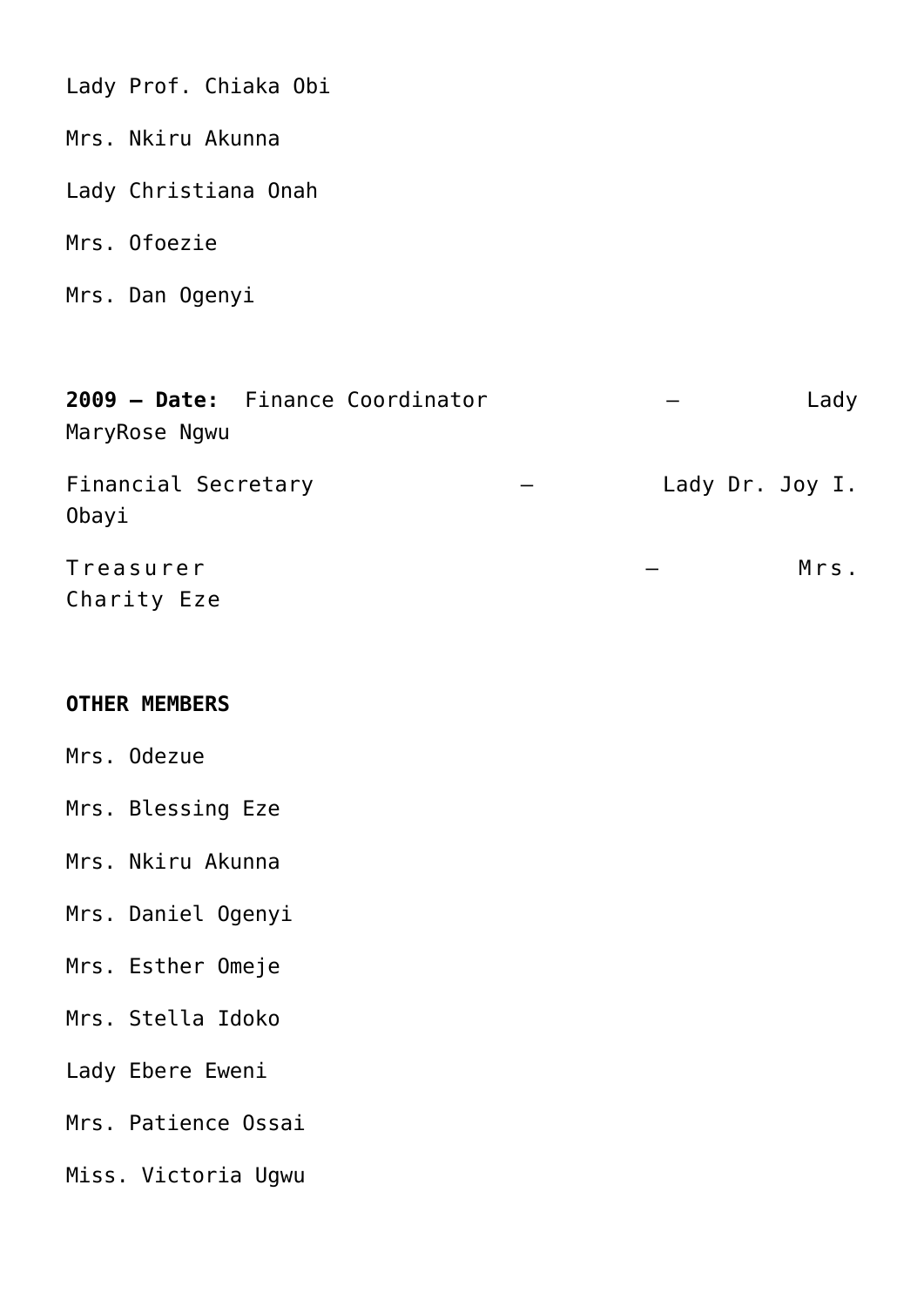## **DIOCESAN WOMEN'S PROJECT FROM 1994 TO 2013**

- 1. Establishment of weaving industry for the production of diocesan Mothers Union and Women's Guild uniforms
- 2. Walling and Tiling of the new bishops court
- 3. Walling of a part of St. Paul's Cathedral, Nsukka
- 4. Purchase of the diocesan Mothers Union Bus
- 5. Furnishing of the old Bishop's court office with air conditioners and purchase of kitchen utensils for the diocese
- 6. Formation of a non governmental organization known as the Family Initiatives which attracted two world bank grants
- 7. Construction of a thirty double room two storey Bethany Shopping plaza
- 8. Establishment of poultry farm
- 9. Construction of a six room building for the production of table water known as SAMAH
- 10. Procurement of NAFDAC approval and number and installation of with three machines for satchet water and one machine for bottled water in the complex with all necessary accessories for the water project
- 11. Purchase of a brand new Hummer bus for the women ministries
- 12. Purchase of a Toyota dyna truck for the marketing of their table water
- 13. Refurbishing and equipping of the new bishops court kitchen
- 14. Construction of a big store for kitchen utensils
- 15. Commencement of the completion of the remaining part of the Bethany shopping plaza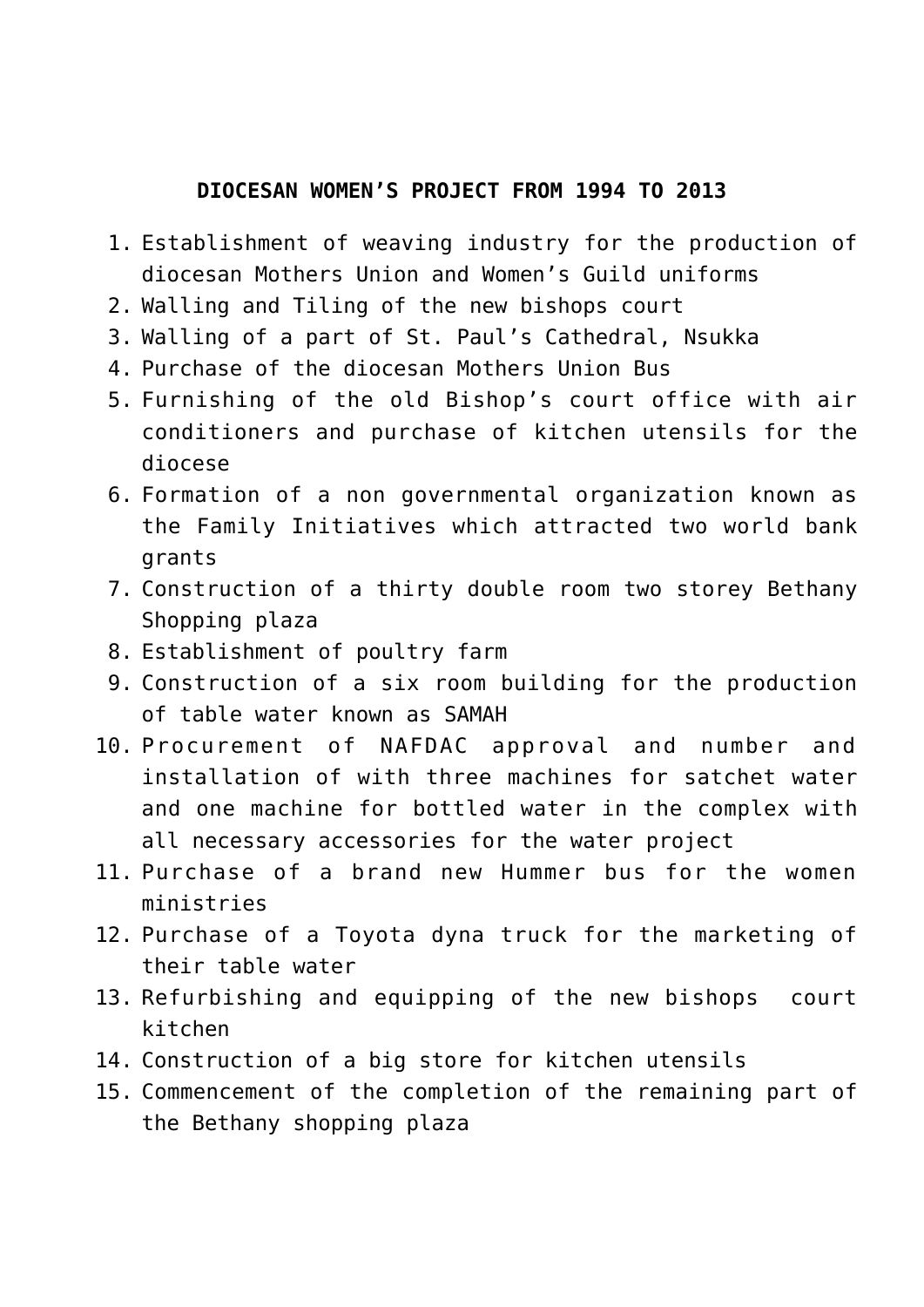#### **KITCHEN UNIT**

The member of this unit are:

| Mr. Chekwube eneh           |        | Co-ordinator |
|-----------------------------|--------|--------------|
| Mrs. Gladys Onah            |        | Member       |
| Mrs. Nwanneka Eze           |        | Member       |
| Mrs. Ruth Ezeja             |        | Member       |
| Mrs. Philomina Chukwuemeka- | Member |              |
| Mrs. Deborah Ezema          |        | Member       |
| Mrs. Esther Mbogu           |        | Member       |
| And other co-opted members. |        |              |

To the glory of God, this unit has been functioning effectively from its inception till date. Its services has been rendered in almost all the programmes and activities held in this great Diocese. The delicious dishes prepared by this great unit are better tasted than explained. God has so much trained our hands that we are doing well under him in preparing both local food and intercontinental dishes; in the words of our Lord Bishop of Nsukka, Rt. Rev. A.E. Agbo (JP), he described our dishes as "digital dishes". To God be the glory; Amen.

#### **Our services have been rendered in events like:**

- 1. Diocesan Woman Conferences
- 2. Diocesan Synod
- 3. Clergy and Clergy Wives Retreats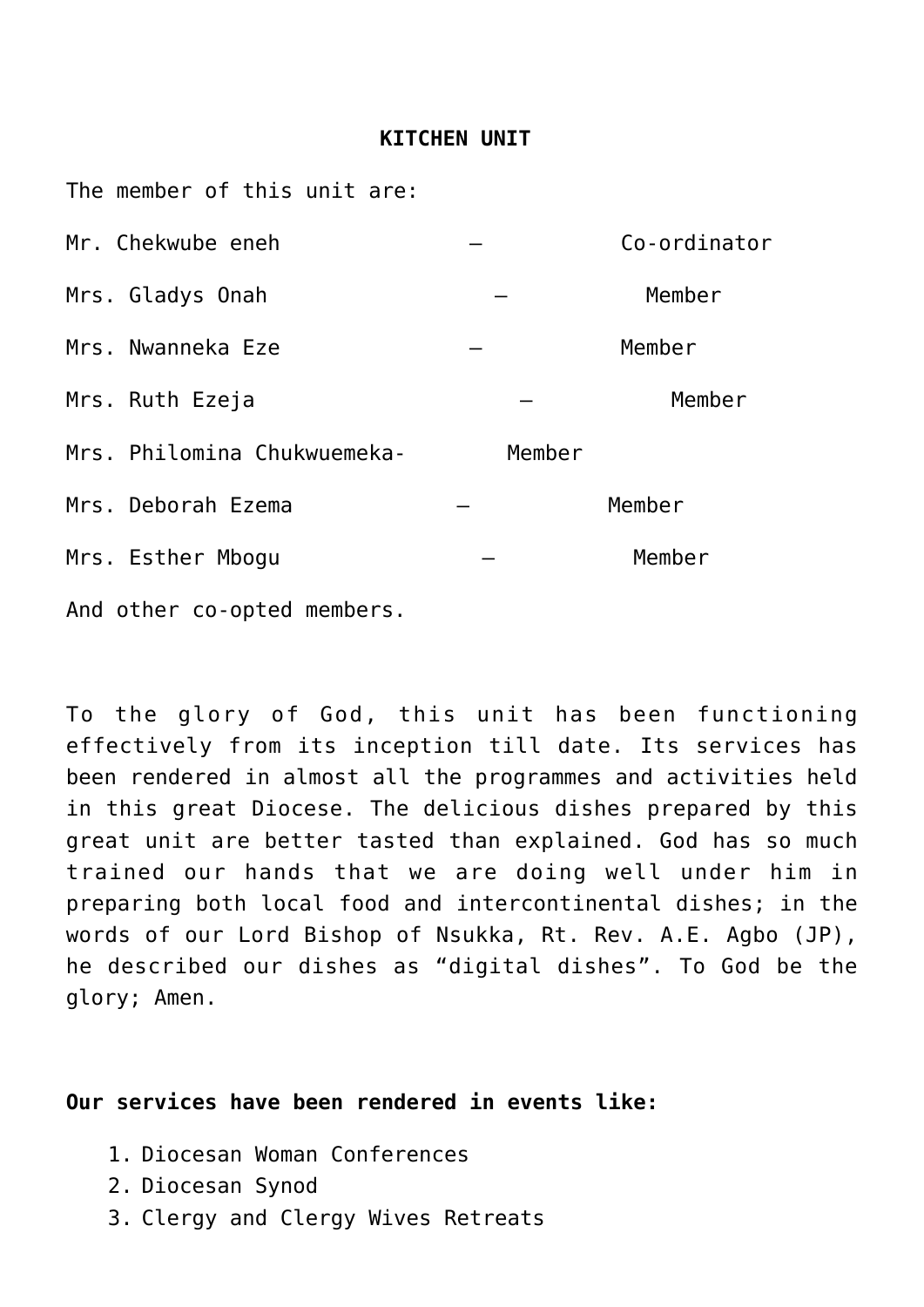- 4. Lay Pastors and Wives Retreats
- 5. Diocesan Finance Board Meetings
- 6. Consecration of Bishop
- 7. Diocesan Women Executive meetings
- 8. Ordination Retreats
- 9. End of the year party for clergy/wives and diocesan Officials
- 10. Knight and St. Paul events
- 11. Child dedication events
- 12. Many other special occasions.

Our kitchen is well equipped with modern kitchen utensils and facilities.

We render also out-door catering services and training workshop programme for people that needed to upgrade their kitchen knowledge and expertise.

We commend the Laudable effort of our sweet Mummy, the President of the Women Ministry, Mrs. Ifeoma A. Agbo (JP) in the up-keeping of this unit. Her support is immeasurable.

# **MEDICAL UNIT**

The aim of this unit is to foresee the wellbeing of our members during any programme in the Diocese.

# **THE ACTIVITIES**

The activities of the unit are as follows:-

- Treatment of minor ailment during conferences, Youth rally, workshops etc.
- Checking of vital observations as Temperature, pulse, Respirations and Blood pressure of members when need arises during programmes.
- Giving Health Talks during programmes.
- Carrying out of some laboratory investigations eg. Fating Blood Sugar, Hemoglobin level etc.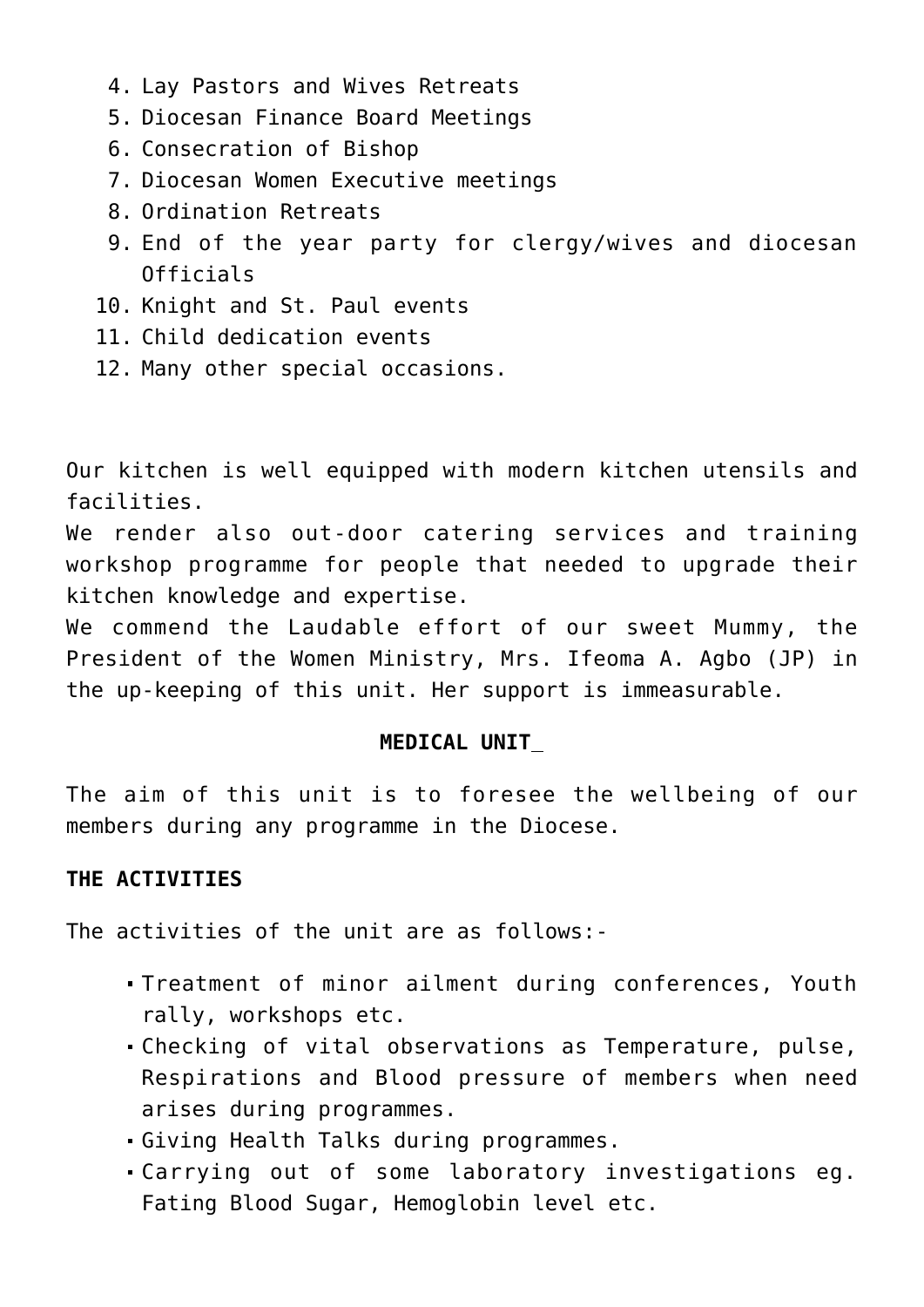- Dressing of wounds after sport during youth Rally
- Joining action and outreach unit during their outings, carry out tests, treatment and going one for evangelism.

# **DIOCESAN GIRLS' GUILD SINCE INCEPTION**

The existence of this unit in Nsukka Diocese dates back to the beginning of the Diocese. Our Motto is *"Show the Light",* which calls on all young girls (singles) to show the light of Jesus Christi to those in darkness.

## **OUR CONFERENCE SINCE INCEPTION**

| S/N0 | <b>HOST/VENUE</b>                    | <b>DATE</b>                       | <b>CONFERENCE THEME</b>                                    | <b>REMARKS</b>                                                              |
|------|--------------------------------------|-----------------------------------|------------------------------------------------------------|-----------------------------------------------------------------------------|
| 1.   | St. John's Church,<br>Onuiyi         | $2^{nd}$ Sept.<br>1995            | "In the steps of<br>Jesus Christ" (1<br>Pet. $2:11$ )      | Dr. (Mrs.)<br>Stella Ify<br>Madueme - Unit<br>co-ordinator<br>$(94 - 2007)$ |
| 2.   | St. John's Church,<br>Edemani        | $13^{\text{th}}$<br>Sept.<br>1997 | "Godliness with<br>contentment" (1<br>Tim. $6:6$ )         |                                                                             |
| 3.   | St. James' Church,<br>Orba           | $7th$ Oct.<br>1998                | "Flee youthful<br>lusts"<br>$(2$ Tim. $2:33)$              |                                                                             |
| 4.   | St. Stephen's Church,<br>Eha-Alumona | $16th$ Oct.<br>1999               | "In the world yet<br>unspotted by it"<br>$(2$ Tim. $2:12)$ | Mrs. Nkechinyere<br>Ukwueze- Unit<br>co-ordinator<br>2007-till date         |
| 5.   | St. Andrew's Church,<br>Ibagwa-Aka   | $16^{\text{th}}$<br>Sept.<br>2000 | "Ambassadors for<br>Christ" (2 Cor.<br>5:20)               | Rev. Collins.<br>Ik. Ugwu<br>Chaplain from<br>1994 - 2003                   |
| 6.   | St. Peter's Church,<br><b>Ovoko</b>  | $8^{\text{th}}$ Sept.<br>2001     | "That I may know<br>Him" (Phil. 3:10)                      |                                                                             |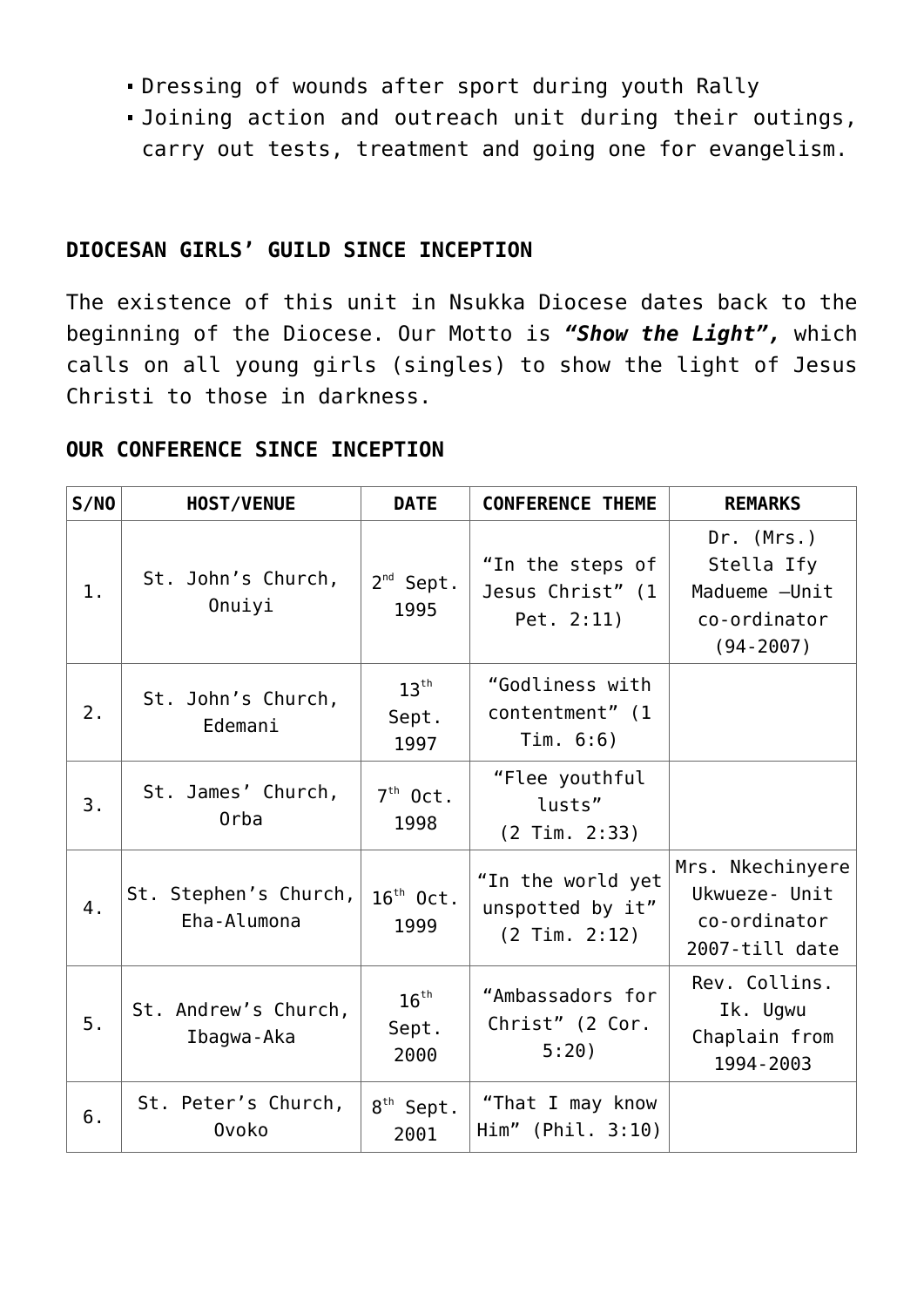| 7.  | St. Bartholomew's<br>Church<br>Amachalla, (Amufie<br>Archdeaconry) | June,<br>2002                       | "Remember now thy<br>creator in the<br>days of thy<br>youth"(eccl.<br>12:1a) | Rev. L.C Ukwueze<br>&Rev.U.P Ofoezie<br>Chaplains from<br>2004-2008. |
|-----|--------------------------------------------------------------------|-------------------------------------|------------------------------------------------------------------------------|----------------------------------------------------------------------|
| 8.  | St. Andrew's church,<br>Ikem (Eha-Amufu<br>Archdeaconry)           | 26 <sup>th</sup><br>July,<br>2003   | "Living<br>Sacrifice" (rom.<br>$12:1-2)$                                     | Rev.M.E Ezema<br>Chaplain from<br>2008 till date                     |
| 9.  | St. Philip's Church,<br>Ozalla, (Nsukka<br>Archdeaconry)           | 26 <sup>th</sup><br>June,<br>2004   | "In his steps" (1<br>Peter 2:21)                                             | Rev Canon K.S.E<br>Obeta Chaplain<br>from 2013.                      |
| 10. | St. Mark's Church,<br>Obukpa                                       | 25 <sup>th</sup><br>June,<br>2005   | "In his steps" (1<br>Peter 2:21)                                             |                                                                      |
| 11. | St. Luke's church<br>Amufie                                        | $27th$ May,<br>2006                 | "Dwelling in<br>God's Tabernacle"<br>(Psalm 15:1)                            |                                                                      |
| 12. | St. Mathew's Church<br>Mgbuji (Eha-amufu<br>Archdeaconry)          | $24^{th} - 27^{th}$<br>Aug.<br>2007 | "The Prayer of<br>Jabez" (1 Chron.<br>$4:9-10$ )                             |                                                                      |
| 13. | St. John's Church,<br>Onuiyi Nsukka<br>Archdeaconry                | $14^{th}$<br>June,<br>2008          | "Jesus Christ the<br>same yesterday,<br>today and<br>forever" (Heb.<br>13:8) |                                                                      |
| 14  | All Saints Church<br>Obollo-Afor. (Uduledem<br>Archdeaconry)       | 30 <sup>th</sup><br>May, 2009       | Upon Mount Zion<br>(0ba.17)                                                  | Hosting on<br>Archdeaconry<br>level ended.                           |
| 15. | St. Stephen's Parish<br>Eha-Alumona. (St.<br>Stephens' Parish)     | $29th$ May,<br>2010.                | Shalom! Shalom!<br>(Isa.26:3)                                                | Hosting on<br>parish level<br>commenced.                             |
| 16. | St. Paul's Church<br>Uda. (Uda Parish)                             | $21^{st}$ May,<br>2011.             | Let your light so<br>shine.<br>(Matt.5:16)                                   | Launching<br>stopped.                                                |
| 17. | St. Marks' Church<br>Umuopu. (Umuopu<br>Parish)                    | $2^{nd}$ June,<br>2012.             | Let your Anchor<br>hold. (Heb.6:19)                                          |                                                                      |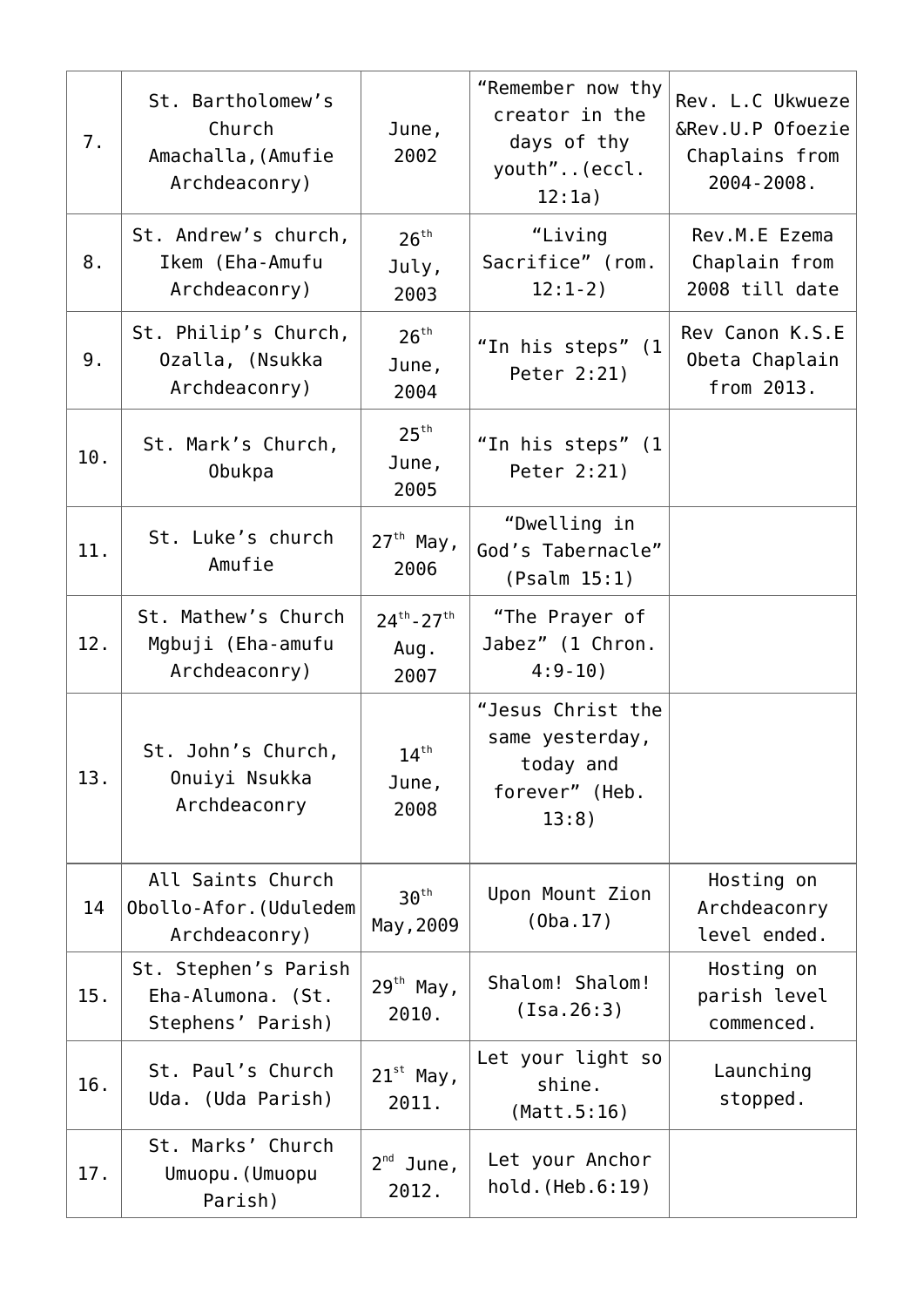|                                               | St. Mary's Church | $24^{th} -$  |                   | A-3-days maiden |
|-----------------------------------------------|-------------------|--------------|-------------------|-----------------|
| Iheakpu-Awka.<br>18.<br>(Iheakpu-Awka Parish) |                   |              | The Ancient Path. | conference in   |
|                                               | $26^{th}$ May,    | (Jere.6:16.) | Bishop Agbo's     |                 |
|                                               | 2013.             |              | regime            |                 |

THE YOUNG WIVES UNIT

This unit was operated alongside the Students Unit under the name "Students and Young Couple Unit" until on the 11th of August, 2003, when it was separated from the students' unit due to the perceived difference in their visions. It was then this unit is incorporated into the Women Ministries. It focuses on the young families of about 1-20 years of marriage. Members of the Executive include the following:

- 1. Lady Nkechi C. Ikpeze Co-ordinator
- 2. Lady Joyce Adibe Assistant Co-ordinator
- 3. Theresa Onah
- 4. Chinasa Eze
- 5. Ngozi Omeje
- 6. Archdeaconries Co-ordinators

Mrs. Roseline U. Ilonuba was her first President while Mrs. Ifeoma A. Agbo took over from her in 2008. Rev. C. Eze (now a Venerable) and Rev. Ekene Eze became the first Chaplains, Ven. Clifford M. O. Ugwuanyi succeeded them, and presently, Rev. Canon Kingsley S.E. Obeta and Rev. Matthew E. Ezema are the Chaplains.

Although the vision of this unit was not spelt out in the letter appointing us as Executivemembers of the unit, the maiden meeting which was held on the  $30<sup>th</sup>$  of August, 2003, articulated and deliberated on what the vision of the unit would be. Finally, the vision of this unit was drawn from proverbs 31:10-31, anchoring on Proverbs 31:28.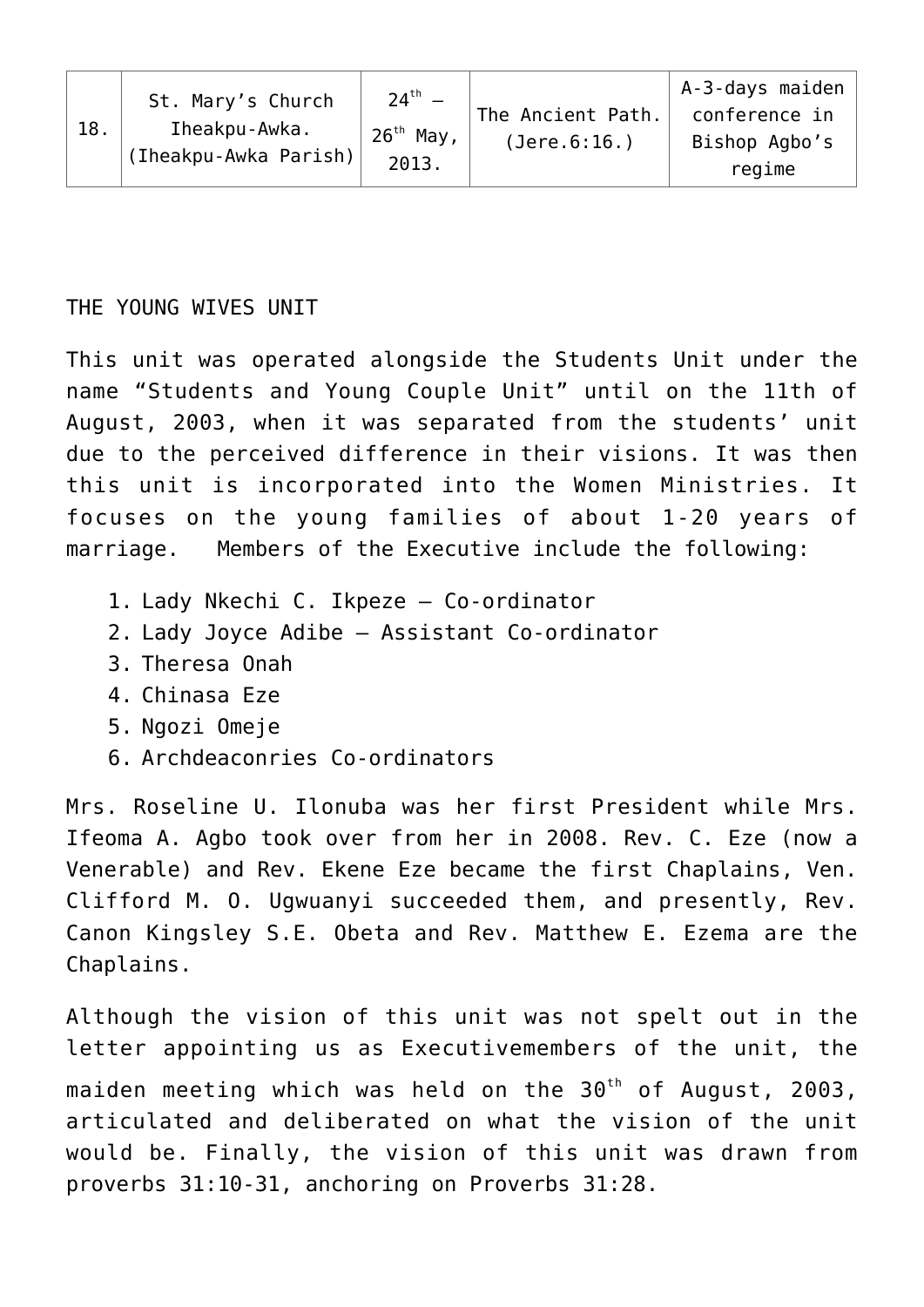The proponents of this unit must have envisaged the enormous tasks ahead and challenges facing the young wives before instituting this unit. The motive behind this, was to build a sustainable and prosperous Christian families in the Diocese worthy of emulation. Thus, it caters for the spiritual, physical, psychological, mental and social wellbeing of members of this unit.

The unit among other things understands the complexity of marriages and its effect on the unborn and born children. It therefore tries to reduce the incidence of divorce which is common among this group through the word of God, Bible studies which is the spiritual food needed in raising godly children in the society.

Entrepreneurship, self employment and self reliance leading to food sufficiency in the family and the state. The unit encourages deep inter-personal relationship between husband and wives, where Jesus reigns in the family.

In Gen. 2:18, when God took the decision that man should not be alone, He, God considered a lot of things before saying, "I will make him a helper fit for him." In Gen. 2:22, God created the woman and in verse 24 referred to her as a wife (Revised Standard Version). The young wife should be shaped properly, rough edges and sharp areas smoothen out in order to fit the man.

It is upon this premise that the objectives of this unit was drawn. The objectives were divided into two:

- 1. Spiritual objectives.
- 2. General objectives.

# **Spiritual Objectives**

- 1. To bring the young wives to the full knowledge of our Lord Jesus Christ.
- 2. To create awareness to the importance of family prayers